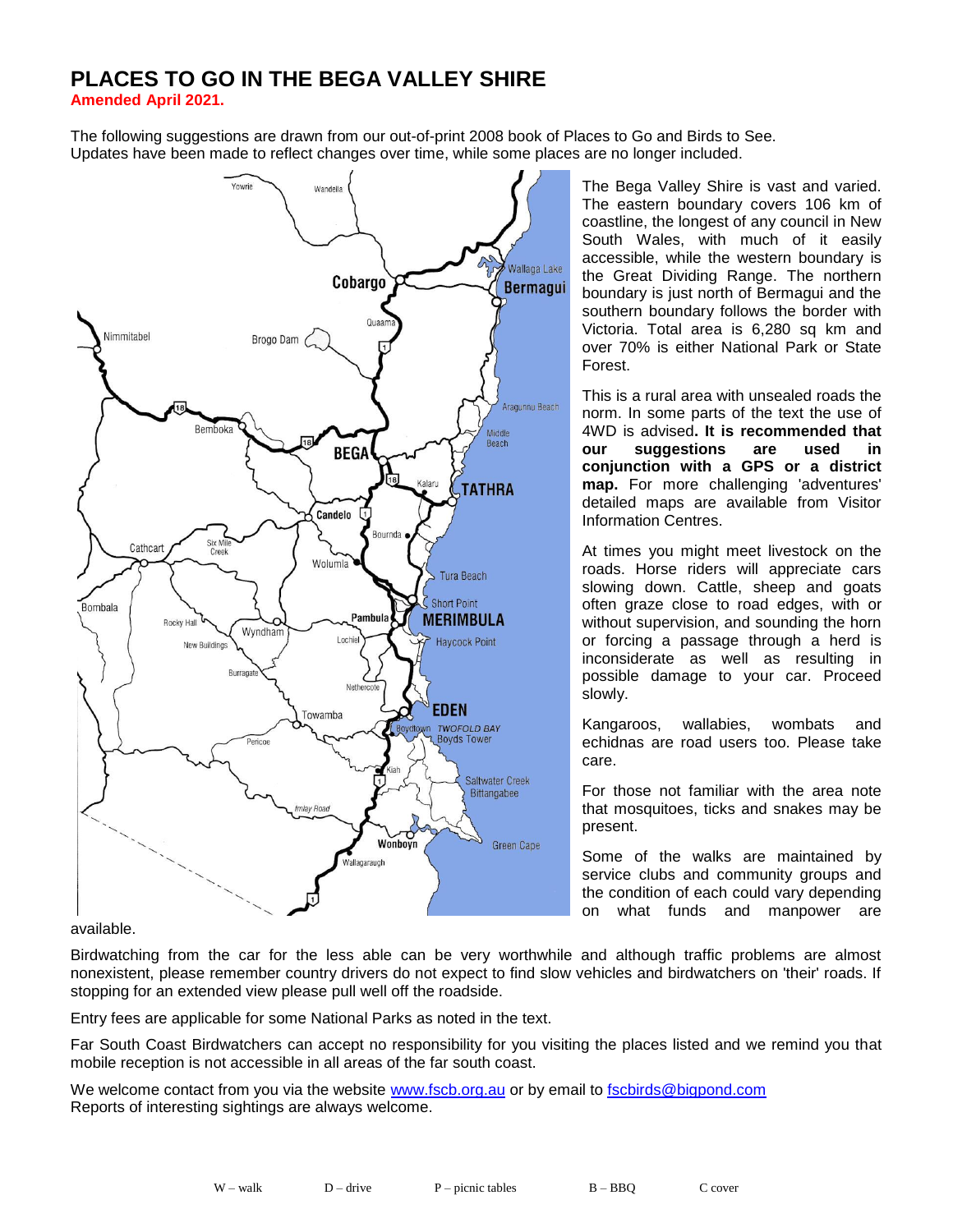We hope you enjoy exploring new places and finding interesting birds as you make your choices from some of our favourite locations described here. Download map [http://www.getawaymerimbula.com.au/File/Sapphire\\_Region.pdf](http://www.getawaymerimbula.com.au/File/Sapphire_Region.pdf)

#### **BERMAGUI TO TATHRA** includes Mimosa Rocks National Park

- 1. Wallaga Lake Bridge
- 2. Murunna Point
- 3. Bermagui State Forest
- 4. Long Swamp,
- 5. Sth Tilba Rd
- 6. Bermagui Lagoon
- 7. River Rd
- 8. Bermagui Bridge

- 24. Mogareeka south side
- 25. Sewage Treatment Works
- 26. Kianinny Bay
- 27. Water Tower Track
- 28. Tathra Forest Reserve
- 29. On the Perch
- 30. Bird Route No 1
- 31. Wallagoot Lake

- 46. Panboola
- 47. Smiths Lookout
- 48. Watsons Waterhole
- 49. Pambula River mouth
- 50. Pambula Beach Hill
- 51. Ben Boyd NP Nth Section
- 52. Nethercote Falls

# **SOUTH & WEST OF EDEN** includes Ben Boyd National Park

- 67. Davidson Whaling Station
- 68. Boyds Tower
- 69. Bull Creek
- 70. Disaster Bay Lookout
- 71. Green Cape Light Station
- 72. Pulpit Rock Rd

- 85. Imlay Road
- 86. Newtons Crossing

#### **INLAND AND WESTERN TOWNS**

- 91. Cobargo
- 92. Yowrie and Wandella Road
- 93. Yowrie locality
- 94. Yowrie River
- 95. Quaama
- 96. Verona Road
- 97. Brogo Dam
- 98. Bega Lookout
- 99. Bega Cheese Heritage Centre

**TABLELANDS** includes South East Forests National Park

2 W – walk. D - drive. P - picnic table. T - toilets. B - BBQ. C - cover.

117. Coolangubra Forest Way 118. Waratah Gully Camp 119. Myanba Gorge

112. Cemetery and TSR 113. Bird Route No 2 114. Buckleys Rd 115. Pipers Lookout 116. Rutherford Creek

- - 9. Sth River Rd
	- 10. Michael Lerner lookout
	- 11. Baragoot Lake
	- 12. Cuttagee Lake
	- 13. Cuttagee Beach
	- 14. Aragunnu
	- 15. Wapengo Lake
	- 16. Picnic Point

### **TATHRA TO PAMBULA** includes Bournda National Park

- 32. Turingal Head
- 33. Scotts Bay
- 34. Hobart Beach
- 35. Bournda Lagoon
- 36. Mandeni Resort
- 37. Tura Beach Flora Reserve
- 38. Tura Head Coastal Reserve
- 39. Berrambool Oval

#### **PAMBULA TO EDEN** includes Ben Boyd National Park

- 53. Pambula River Lochiel
- 54. Goodenia Rainforest
- 55. Pambula Lake
- 56. Severs Beach
- 57. Haycock Point
- 58. Broadwater Rd Eden
- 59. Eden Golf Course Forest
- 73. Saltwater Creek
- 74. Bittangabee
- 75. Towamba Rec Ground
- 76. The Cemetery
- 77. Scrubby Creek Rest Area
- 78. Watergums Creek

#### **THE FAR SOUTH** includes Ben Boyd National Park

- 87. Allenbrook
- 88. White Rock
- 100. Kisses Lagoon 101. Bega River Walk 109. Myrtle Mountain 110. Bird Route No 3, Wyndham 111. Bemboka Colombo Park
- 102. Glebe Park 103. Reedy Swamp Rd
- 104. Biamanga/Mumbulla Falls
- 105. Wolumla Recreation Ground
- 106. Old Soldiers Rd circuit
- 107. Candelo to Six Mile Creek
- 108. Six Mile Creek

79. Wonboyn Cemetery 80. Wonboyn Township

89. Wallagaraugh Forest Drive 90. Maxwells Nature Reserve

17. Wapengo Creek Bridge

19. Middle Beach and Lagoon, 20. Mumbulla Creek Falls 21. Gillards Beach

22. Nelson Lagoon/Wajurda Pt 23. Mogareeka Headland

40. Spencer Park Merimbula 41. Rotary Walk to Bar Beach

44. Merimbula Boardwalk 45. Merimbula town and Fishpen

60. Curalo Lake Boardwalk

18. Bithry Inlet

42. Short Point 43. Long Point

61. Eden Wharf 62. Cocora Beach 63. Quarantine Bay 64. Nullica River 65. Boydtown 66. The Snake Track

- 81. Myrtle Cove
- 82. Jewfish Beach 83. Greenglade

84. Bay Cliff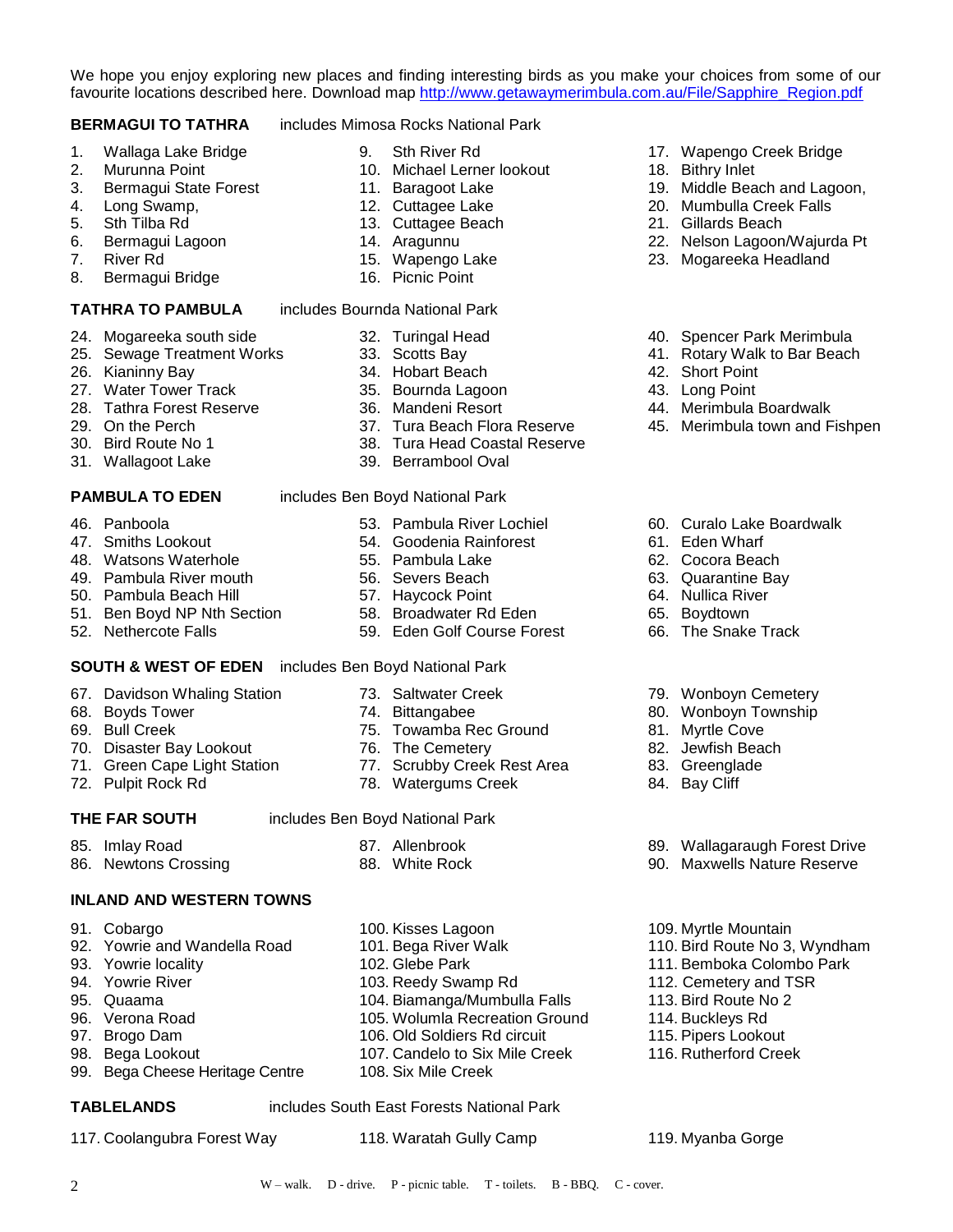# **BERMAGUI to TATHRA**

**Bermagui** is a substantial and expanding coastal town, with good facilities, tempting shops, eating places and a pub. The Wallaga Lake Bridge just north of Bermagui is the northern boundary of the Bega Valley Shire. These easily reached locations provide a variety of habitat and opportunities for excellent birdwatching. There is also a Coastal Walk accessed from various signposted points.

**1. Wallaga Lake Bridge**. The small park beside the bridge overlooks the tidal lake. A sand island near the bridge is a roosting and feeding area for many waterbirds but can be submerged when the lake mouth is closed. *Caspian Tern, White-faced Heron, Bar-tailed Godwit, Little Egret,* and occasionally an *Eastern Osprey.* P. T. B.

**2. Murunna Point**. Wallaga Street leads to a car park facing Wallaga Lake, Murunna Point and the ocean. From here a boardwalk leads via tracks to Murunna Point. (out of use as at Oct 2017 but Point may be accessed easily on a track). These tracks can be followed further south over the headland and back down to Camel Rock Beach. The car park, boardwalk, and approaches to the headland provide a variety of viewpoints over this corner of Wallaga Lake which, depending on water levels, has sand islands and shoreline.

Under the right conditions *Little Terns, Hooded Plovers* and *Pied Oystercatchers* breed here in summer. *Caspian* and *Crested Terns* favour the beach in front of the headland. *Grey Goshawk, Black-shouldered Kite*, *Australasian Pipit*, and a range of resident and migratory honeyeaters are all seen on or around the headland.

Dolphins and whales can often be spotted during migration. W. P. (T at Camel Rock.)

**3. Bermagui State Forest** has two entries off the coast road (Spotted Gum Road and Scenic Forest Drive), and one off the Cobargo road, the preferred way, (Scenic Forest Drive). A picnic area is 1 km off the road, within the forest. There are many walks here if you poke around, but 'drive and stop' is an option too. The Lilly Pilly Rainforest Loop Walk, especially the first 100 metres, is worth a look but can be very dry. *Rufous Fantail, Black-faced Monarch, Scarlet Honeyeater, Rose Robin.* W. D. P. T. B.

**4. Long Swamp**. Tilba Road, at a Sewerage substation, leads to the north end of Long Swamp parallel to the beach. *Variegated Fairy-wren.* Depending on water levels look for *Black-winged Stilt, Musk Duck*, *Dusky Moorhen, Whitefronted Chat.* There are two hides accessed from this end of the walking track or from the southern entry. W.

**5. South Tilba Road** turns off just south of a spotted gum forest, north of the town. At the end of this road is the southern end of Long Swamp. Walk parallel to the beach to reach the two hides or view seabirds over the ocean. *White-bellied Sea-Eagle, New Holland Honeyeater, Black-fronted Dotterel, Australasian Gannet.* W. D.

**6. Bermagui Lagoon** is a large swampy area with walks around and through it. A formed pathway beside the main road leads to access from either end of the lagoon. Anything could be hiding in the reeds and for *seabirds* the ocean is just over the rise. *Black Swan, Baillon's Crake, Spotted Crake, Dusky Moorhen, Latham's Snipe.* W.

**7. River Road** (some maps show as Lindo Street) beside the school fence, leads along beside the river to a small bridge and picnic table. Leave the car there and walk in to the right for bush birds and/or cross the bridge and wander left, along the river edge. *Eastern Great Egret, Australian Hobby, Rufous Whistler, Eastern Yellow Robin, Crescent Honeyeater, Azure Kingfisher.* W. D. P.

**8. Bermagui Bridge**. Wapengo Street beside the shops leads to Moorheads Beach. Walk about 100 metres along the road to a small track leading to the right and the tidal sand flats where waterbirds rest. *Little Pied* and *Little Black Cormorant, Bar-tailed Godwit, Eastern Curlew, Great Knot, Whimbrel.* W.

**9. South River Road.** On the Bermagui side of the traffic bridge the road passes the boat ramp and toilets and leads to a Conservation Area. Park and view the saltmarsh roost for *Whimbrel* and *Eastern Curlew,* or the sandy river edge for *Pied Oystercatcher,* avoiding disturbance to roosting birds. Scan the open farm area too.

Tathra-Bermagui Rd is the main road for all traffic south with the following places leading off as you proceed.

**10. Michael Lerner Lookout.** Well above the rugged coast this small rest spot covered by native trees is perfect for hot days. Around the perimeter is mixed vegetation where small birds are abundant. There are two picnic tables and a basic camp BBQ. *Eastern Yellow Robin, Spotted Pardalote, Superb Fairy-wren, Golden Whistler.* P. B.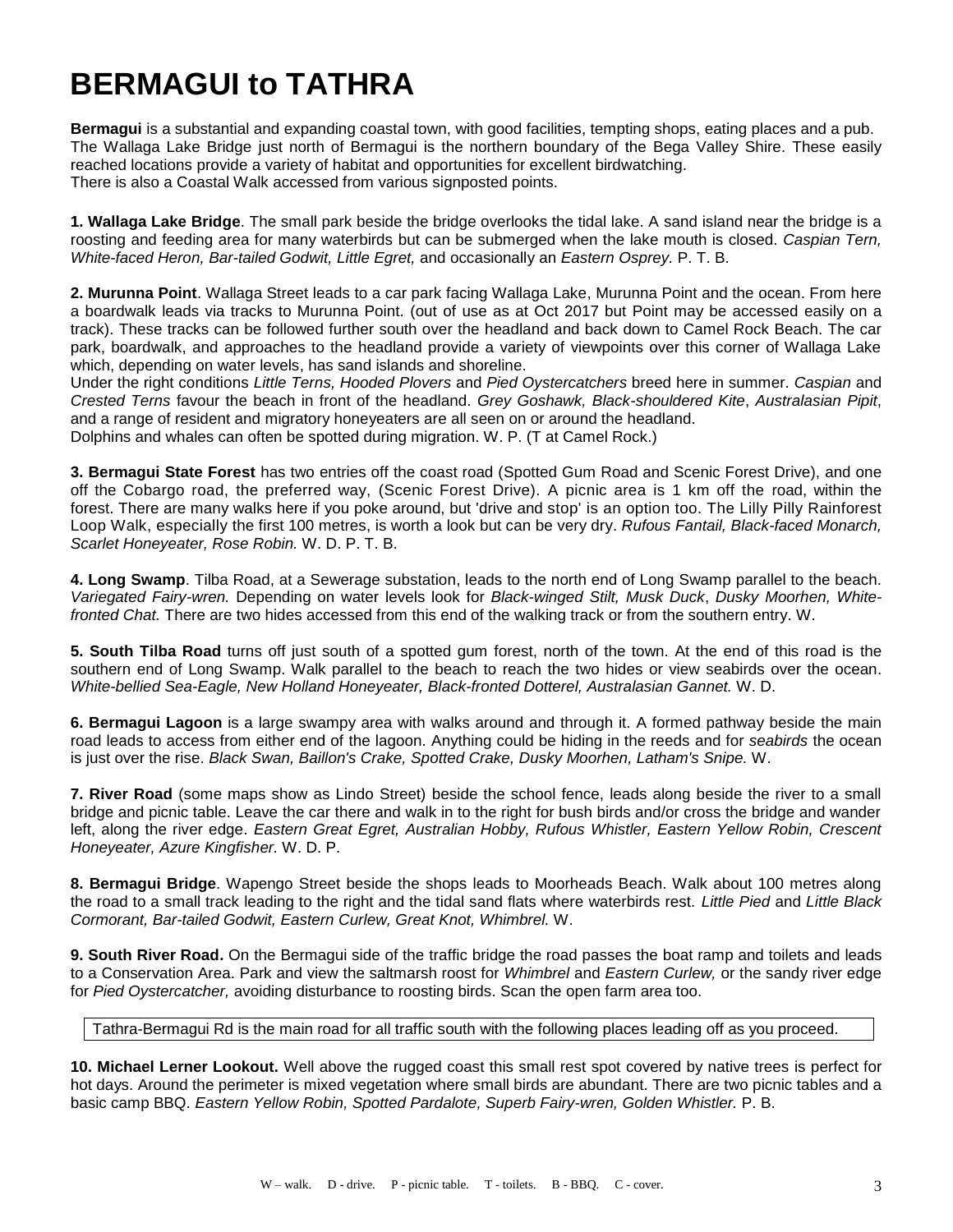**11. Baragoot Lake.** There is room to park at the north end of the bridge. *Black Swans* shelter on the lake, at times several thousand. Scanning around the lake might turn up some interesting waterbirds. *Musk Duck, Chestnut Teal, White-faced Heron, Darter.* On the beach side of the road are sandy mounds and shallow water. *Sooty* and *Pied Oystercatcher, Red-capped Plover, New Holland Honeyeater.*

**12. Cuttagee Lake.** Park close to either end of the bridge over Cuttagee Lake and wander upstream under the bridge or onto the beach. *Black Swan, Caspian Tern, Hoary-headed* and *Australasian Grebe, Eastern Great Egret, Pied Oystercatcher, Eastern Reef Egret.* W.

**13. Cuttagee Beach.** At the southern end of the beach stop in the beach car park which provides easy access for a stroll on the clean, white sand. Watch out for *Red-capped Plover* on the beach and *Eastern Reef Egret* on the headland rocks. W. P.

Continuing south you will now have access to **Mimosa Rocks National Park** mainly via unsealed roads of varying conditions. National Parks signs mark destinations clearly. For information regarding tracks and facilities including camping, collect a brochure from NPWS offices at Merimbula and some Visitor Information Centres or visit [www.environment.nsw.gov.au](http://www.environment.nsw.gov.au/)

**14. Aragunnu.** Drive this unsealed road for 3 km and pass all the camp sites to park right at the northern end of the road. Firstly walk the boardwalk to view the Mimosa Rocks then back to the marked walking track with a few roughly stepped patches leading through open forest. Return via the road to the starting point. *Seabirds, Superb Lyrebird, Rufous Fantail, Lewin's Honeyeater, Hooded Plover.* W. P. T. B.

**15. Wapengo Lake.** (The turn at Wapengo Lake Road could be easily missed!) Stop for roadside birding along the winding road en route to the water's edge, or park at the oyster sheds and walk back safely. The lake is a feeding and roost site for *Eastern Curlew*, *Royal Spoonbill, Eastern Great Egret*. W.

**16. Picnic Point.** From the lake edge, continue on the road, through a gate (please shut after entry), into this portion of Mimosa Rocks National Park, with roadside birding along the track which leads to Picnic Point. *Sooty Oystercatcher, Rufous Whistler, Fan-tailed Cuckoo, Varied Sittella, White-bellied Sea-Eagle.* W. P. T.

**17. Wapengo Creek Bridge.** On the left, beside the narrow wooden bridge is a small portion of private land, with a sign granting permission to access the creek. Good for a short stop. *Dusky Woodswallow, White-winged Triller, Azure Kingfisher, Red-browed Finch.*

**18. Bithry Inlet.** Access from Haighs Road. An interesting bush drive leads to a sandy estuary with the option to walk along the shoreline to reach Wapengo Lake or to the rocky headland. Recent walking tracks around the Myer House give more birdwatching southwards. *Eastern Curlew, Pied Oystercatcher, Eastern Reef Egret, Brown-headed Honeyeater.* W. P. T.

**19. Middle Beach and Lagoon.** Access from Haighs Road through tall Spotted Gum Forest with an understorey of Burrawang (an ancient cycad). From the car park take the anti-clockwise 40 minute loop walk. Near the start is a short side-track to the lake edge where a sheltered bay reveals many birds, then return to the circuit to take in bush and lagoon with a return via the beach. *Swift Parrots* have been recorded in this area.

The campsite offers a gentle stroll through low shrubs and eucalypts, passing a small dam where birds drink and bathe. *Australasian Grebe, Musk Lorikeet, Powerful Owl, Caspian Tern, Hooded Plover.* W. P. T.

**20. Mumbulla Creek Falls** is now called **Biamanga Cultural Area**. Situated within the Biamanga National Park it was handed back to the traditional Aboriginal owners in 2006 and leased back to the government in 2014. At that time access arrangements changed. Download a map of the Biamanga Cultural Area for current access details. <http://www.sapphirecoast.com.au/point-of-interest/mumbulla-creek-falls/>At Tanja you can take a right turn on to Dr George Mountain which eventually reaches Bega. Well along, the right-hand turn to Biamanga will finally wind down 1 km to a picnic area with BBQs, tables, toilets and tame *Eastern Yellow Robins*. A short, elevated walkway leads to a platform overlooking the falls. *Lewin's Honeyeater, Silvereye*, *Crescent Honeyeater, Spotted Pardalote, Glossy Black-Cockatoo, Rose Robin.* W. P. T. B.

**21. Gillards Beach.** National Park signpost on left. A camping area runs right along the beach front where a platform overlooks the ocean for *seabirds*. When driving in, when in sight of the water is a walking track. Park at the row of deteriorating bollards and explore part or all of the track (several kilometres) through the Spotted Gum forest which leads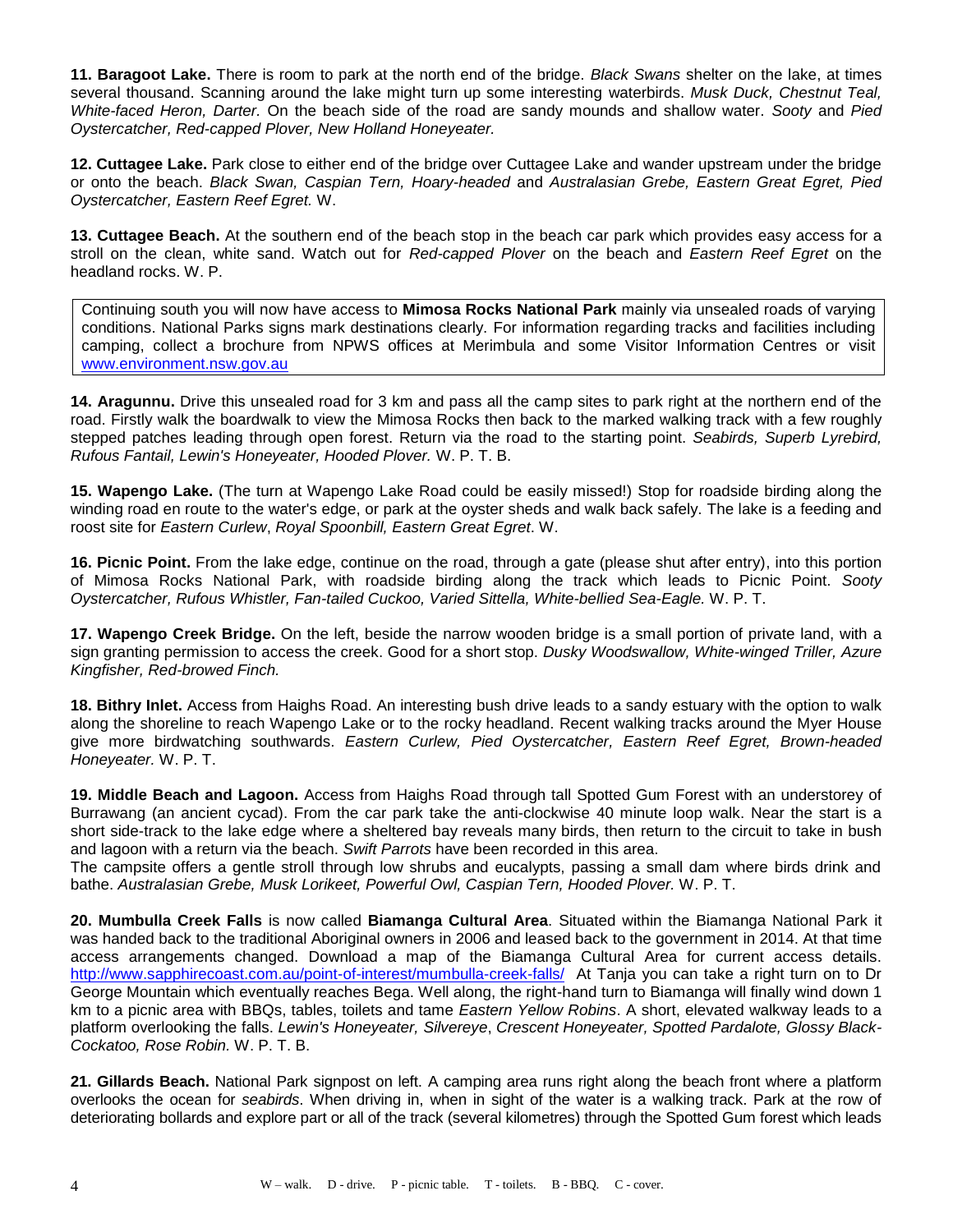to the upper reaches of Nelsons Lagoon. *Spotted Pardalote, Noisy Friarbird, Variegated Fairy-wren, Striated Thornbill.*  W. P. T. B.

**22. Nelson Beach and Lagoon.** Easy walking access through mixed forest leads to the beach and the pristine lagoon, home to famous oyster leases. *Pied Oystercatcher, White-faced Heron, Eastern Whipbird, Swift Parrot, Musk Lorikeet, Eastern Reef Egret, Eastern Osprey.* W. T. **Wajurda Point track** is accessed from the carpark before descending to the Lagoon and beach. An easy walk leads to a lookout on the cliff top with birds along the way. Access Moon Bay from this track.

**23. Mogareeka Headland** is on the north side of Bega River. For a 4 km walk, park near the playground area. From under the pines *(check the pines for Nankeen Night Herons)* and around the edge of the backwater, walk along a short section of the main road to Bay Drive. Good birding along here as you pass a residential section then continue along the track into Mimosa Rocks National Park.

Follow the meandering walking track with lots of birds along the way to the top, where the remains of a former residence and private garden are evident. Excellent views over Tathra. Return by keeping on the high ground to follow a ridge (with an optional turn to reach Moon Bay) through light forest ending in a casuarina forest. *Variegated Fairy-wren, Glossy Black-Cockatoo, Fan-tailed Cuckoo, White-headed Pigeon.* When the track ends return to Bay Drive via a brief steep decline. W. P. T.

# **TATHRA to PAMBULA**

**Tathra** is a peaceful growing coastal town with the National-Trust-listed Tathra Wharf. Summer brings a huge increase in population attracted to the beach. Good eating places, restored Tathra Hotel, supermarket, gift shops, bakery and fuel and endless bike tracks through the forests.

**24. Mogareeka.** At the Bega River mouth the south side of the river is the summer breeding site for *Little Tern* and *Fairy Tern* when conditions are right*.* Volunteers guard the fenced site and educate visitors. Access to the site is through Lions Park where there are well maintained sheltered facilities. At times the river mouth is closed and the islands where numerous birds roost are swamped. The opposite side of the main road, overlooking the river and lagoon, is worth a look too. *Red-capped Plover, Red-necked Stint, Australasian Pipit,* hungry *Australian Magpies, Buff-banded Rail* and *Eastern Great Egret.* W. P. T. B. C.

**25. Sewage Treatment Works**. Between Mogareeka and Tathra, beside the main road, watch for the small council sign to the STW and drive in 50 metres off the road. Park at the cyclone fence to scan the ponds, and then wander along the tracks to explore the bushland. This is a popular mountain bike area so be aware of riders suddenly appearing on the narrow bike tracks. *Chestnut Teal, New Holland Honeyeater, Noisy Friarbird, Eastern Yellow Robin, Gang-gang Cockatoo, Crested Shrike-tit.* W

**26. Kianinny Bay.** Leaving Tathra turn off Bega Road into Davidson Road. Follow the boat ramp signs, passing Chamberlain Lookout which overlooks the Bay, (worth a stop). From the steps at the picnic area the Kangarutha Walk leads 9 km south to Wallagoot Lake. Even a small part of the walk is interesting but challenging in parts. *Caspian Tern, Australasian Gannet, Variegated Fairy-wren, Eastern Reef Egret*. W. P. T. B. C.

**27. Water Tower Track.** Near the edge of the residential area, and behind the water tower near Reservoir Street, a track winds through the forest behind the sports field for about 700 metres to Kianinny Bay. Return via the same track. *White-eared Honeyeater, Brown Gerygone, Satin Bowerbird, Striated Thornbill.* W.

**28. Tathra Forest Reserve**. Turn into Thompsons Drive and park 400 metres on within the Tathra Forest Reserve, which is maintained by a volunteer Trust. In March 2018 Tathra was ravaged by severe bushfires. This Reserve was decimated and it will take time to recover. For memories only this is what used to be there.

*There are three signposted walks with distances marked. Blueberry Ash Loop (300 m), steep and tricky in parts, through casuarinas, rainforest and tall eucalypts; Cream Box Walk (100 m) through dense scrub or Dilkera Road (2 km) downward via rainforest and wetland. Superb Lyrebird, Crescent Honeyeater, Eastern Whipbird, Large-billed Scrubwren.* W. P.

**29. On the Perch. Sadly this facility closed after the Tathra fires.** On the way from Tathra to Bega or Merimbula is a commercial venture with walk-in aviaries, keeper talks, light meals and gift shop. Not open every day, entry times noted at front gate or their website.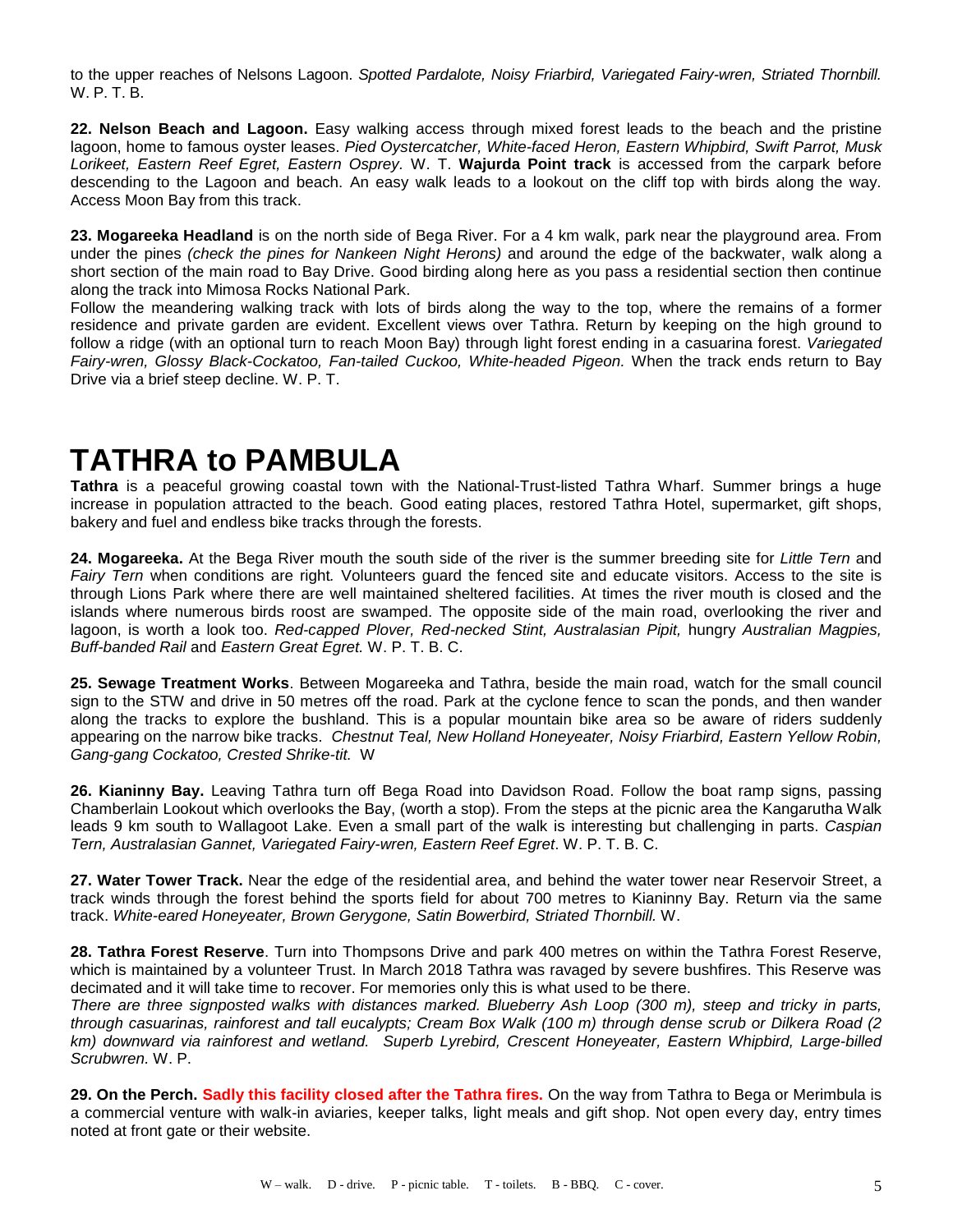**Kalaru** is a small village between Bega and Tathra with a Post Office Store. Roadside birding from local streets close to the village centre is good. Worth exploring on foot or by car taking in good mixed habitat. Try **Strathmore Crescent**, **Blackfellows Lake Road** to the lake or **Lot Stafford Road**. Many parts of this area are unsealed.

**30. Bird Route No 1.** Download a drive yourself guide from [www.fscb.org.au](http://www.fscb.org.au/) website. This 20 km circular Route starts on the Bega – Tathra Road at Wallagoot Lane and returns via Old Wallagoot Road and back to the Kalaru Store. There are plenty of spots to pull off the road carefully. The swamps vary from bone dry to shallow water. Expect a high species count along this route. *Australian Shelduck, Musk Duck, Black-winged Stilt, Stubble Quail, Striated Pardalote, Swamp Harrier* and *other raptors.*

The option now is to proceed to Bega or follow signs to Merimbula via Sapphire Coast Drive keeping you close to the coast, which is where this guide will lead you (at this stage).

**Bournda National Park** with its heaths, wetlands and coastal scrub provides habitat for an interesting variety of birds. Park use fees apply. For information regarding all tracks and facilities including camping, collect a brochure from the NPWS office at Merimbula or visit [www.environment.nsw.gov.au](http://www.environment.nsw.gov.au/)

**31. Wallagoot Lake.** Leave Sapphire Coast Drive to reach the northern side of lake at the signpost to Wallagoot Boat Ramp within Bournda National Park. At the boat shed are tables, BBQs and toilets, set under the trees right beside the lake. An **overgrown** track from the boat shed to the ocean close to, but set back from, the shoreline (sometimes waterlogged) or drive further to another car park (with facilities) and walk on to Turingal Head. The shoreline itself leads from just beyond the boat shed to a small island where *Little* and *Fairy Tern, Silver Gull, Pied Oystercatcher, Crested* and *Caspian Tern* nest, depending on available sand islands. Please observe signs during breeding season*. Southern Emu-wren, White-fronted Chat.* Behind and in the vicinity of the boat shed look for *Rufous Fantail, Lewin's Honeyeater, Olive-backed Oriole, Brown-headed and Yellow-tufted Honeyeater.* W. D. P. T. B. C.

**32. Turingal Head.** Having either driven or walked to the furthest car park, with tables and toilets, walk through the melaleuca forest towards the ocean and down the steps to the beach where the lake filters into the sea. Shallow edges are frequented by various waders. If the lake is almost dry it attracts waders not regularly seen here. *Eastern Yellow Robin, Fan-tailed Cuckoo, Red-necked Stint, Grey Goshawk, Ruddy Turnstone, Sharp-tailed Sandpiper, Common Sandpiper.* W. D. P. T.

**33. Scotts Bay.** Leave Sapphire Coast Drive at the large Hobart Beach sign to access the south side of Wallagoot Lake. Scotts Bay is signposted and provides a good stopping point prior to walking further. Either wander beyond the car park into the tall forest **or** in the other direction follow the wide walking track through a tall melaleuca forest around the lake, where a *Powerful Owl* might be seen roosting. At a crossroad take the left track which brings walkers right to the lake edge. Follow the waterline to the Hobart Beach camp then return via an alternative track parallel to the road. Habitat changes provide variety in the birds observed. *Common Bronzewing, Olive-backed Oriole, Scarlet Honeyeater, Little Lorikeet, Varied Sittella.* W. P. T. B.

**34. Hobart Beach.** Having turned off Sapphire Coast Drive at the Hobart Beach sign pass the Scotts Bay turn and continue for 2km to swing left on the Hobart Beach camp ground road. Stop at the day visitors' park area. From here walk down a short stroll to the lake or via walking tracks towards the ocean (500m) or Bournda Lagoon via Bondi Lake (3km). The NPWS map explains the park and tracks within or visit [www.environment.nsw.gov.au](http://www.environment.nsw.gov.au/) for more information. *Rufous Whistler, Bassian Thrush, Satin Bowerbird, Eastern Spinebill.* W. P. T. C.

**35. Bournda Lagoon.** Follow the road to its end and park here. Access to the beach and lagoon is easy, and to Bournda Island across the dunes, which links with a walking track to North Tura, not described here. From the car park another track points to a longer walk beyond the lookout, and a large rock overlooking the tranquil lagoon. The track continues climbing with steep and difficult sections and is not described here. Alternatively, from the car park walk back up the road 50 metres to a signpost pointing to Hobart Beach, then proceed via the soft flat walking track which is good for quiet slow birding with bush birds. *Sooty Oystercatcher, Hooded Plover, Varied Sittella, Eastern Yellow Robin, Dusky Woodswallow.* W. P. T. B.

**36. Mandeni Resort. This site is now closed to the public. FSCB have an agreement with the property owner and will continue to arrange visits. These will be advertised in our newsletter and on the website Coming Events page. On request to Committee, FSCB members will be given the code for the locked gate.**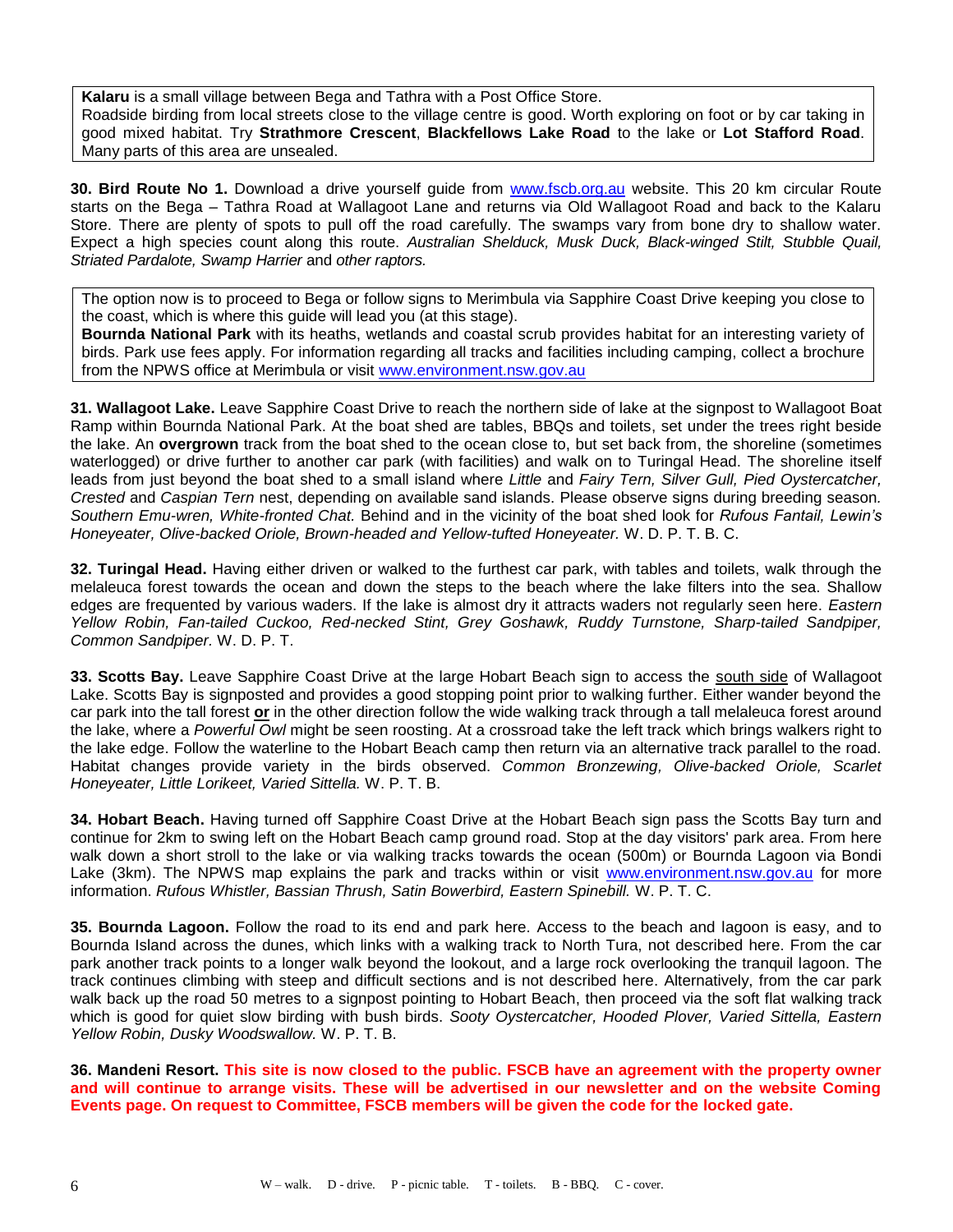**37**. **Tura Beach Flora Reserve.** Just off Nolan Drive near the Tura shopping centre is a 4½ ha island of forest cared for by a volunteer group. Formed tracks wind through dense vegetation. *Musk Lorikeet, Common Bronzewing, Whitenaped Honeyeater.* W.

#### **38. Tura to Merimbula along the Mundooi Track.**

At the bottom of Tura Beach Drive there is a parking area with access to the beach and safe parking. Between the beach and the houses there is a walk, Mundooi Walk, signposted which winds through coastal vegetation to reach Merimbula Lake below Short Point. *Crescent and New Holland Honeyeater, Eastern Whipbird, chance of Southern Emu-wren.* W.P.T.C.

**39. Tura Head Coastal Reserve.** Off Headland Drive, opposite no 73, this short stroll winds along a good walking track through predominantly melaleuca forest. Several short side tracks lead to picturesque views along the coast. The track opens out onto a rocky headland platform where sea birds may be observed, and it is also a good whale watching spot. *Australasian Gannet, cormorants, terns* and *gulls* are common. Look on the rocks for *Sooty Oystercatcher* and *Eastern Reef Egret*. W.

## **MERIMBULA**

**Merimbula** is a fast-growing large tourist town positioned around Merimbula Lake with clubs, airport, hotel, big stores and many specialty shops.

**40. Berrambool Oval Walk.** Access is from Berrambool Drive, a residential street off Sapphire Coast Drive. Park at the oval **or** reach the start of the track from the traffic bridge over Merimbula Creek. There are plans to develop this area by a newly formed group anxious to promote biodiversity. Established Landcare plantings provide good bird habitat and older trees overhanging the creek provide roosts for water birds. The furthest end opens to the rushes and reeds of tidal Back Lake. *Azure Kingfisher, Nankeen Night-Heron, Eastern Great Egret, Golden Whistler.* W.

**41. Spencer Park.** Right on Merimbula Lake this is the best viewing spot for resting waders. Even on a wet day they can be viewed from the car! Scan the oyster leases too. Apart from the cormorants there could be a *Striated Heron* sitting there. *Bar-tailed Godwit, Pied Oystercatcher, Eastern Curlew, Osprey, Whimbrel.* W. P. T. C. B.

**42. Rotary Walk to Bar Beach, now called Djirringanj People's Walk.** Climb the steps from Spencer Park or drive into Rotary Park, above Spencer Park. The 1.5 km walking track leads up and down, at times close to the water, through varied habitat including a pocket of rainforest. There are some steep awkward steps and possibly eroded sections, with seats along the way from which to enjoy the view. The track reaches Bar Beach and a seasonal food outlet. Migrating *honeyeaters* pass over this walk in late April – early May on their northern migration. Return to Spencer Park along the new walkway beside the road with pausing spots to view the lake. *Silvereye, Rainbow Lorikeet, White-headed Pigeon, Topknot Pigeon, Rufous Fantail.* W. P. T.

**43. Short Point.** Here is the outlet for Merimbula Creek from Berrambool. For seabirds, walk across the pathway to access the headland overlooking the ocean, or wander down to the beach and walk left to Back Lake for roosting birds, then along the lake shoreline north toward Tura and a good walking track to the connecting point for walks from Mirador and Tura Beach, see entry no 38 above. *Red-capped Plover, Bar-tailed Godwit, Australasian Pipit, Little Pied, Pied, Little and Great Cormorant, Caspian Tern, Pied Oystercatcher.* P. T.

**44. Long Point.** Above the Merimbula Wharf and residential area is Tasman St with a parking area. From here walk through regenerating bush to reach Long Point with viewing platform and signage re birds and whales. W.

**45. Merimbula Boardwalk.** Accessed from beside the main traffic bridge across the lake **or** via Monaro Street (at McDonald's corner). Go up the Monaro Street hill to reach Lakewood Drive then down to the Boat Hire on the western end of the boardwalk, which has the advantage of a coffee stop on return! Here is where the description provided here commences. This is an easy flat walk and the rewards can be great. Choose a day without a westerly or southerly wind and with a falling or rising tide to provide sandy areas where waders feed.

The first section of track is narrow with a bank on one side and mangroves right against the track where the bush birds even forage in the rotting sea grasses and *Grey Fantails* and *Little Wattlebirds* nest in the mangroves. Anywhere along here it is possible to see the *Striated Heron* skulking from view or brazenly sitting on an oyster post. The small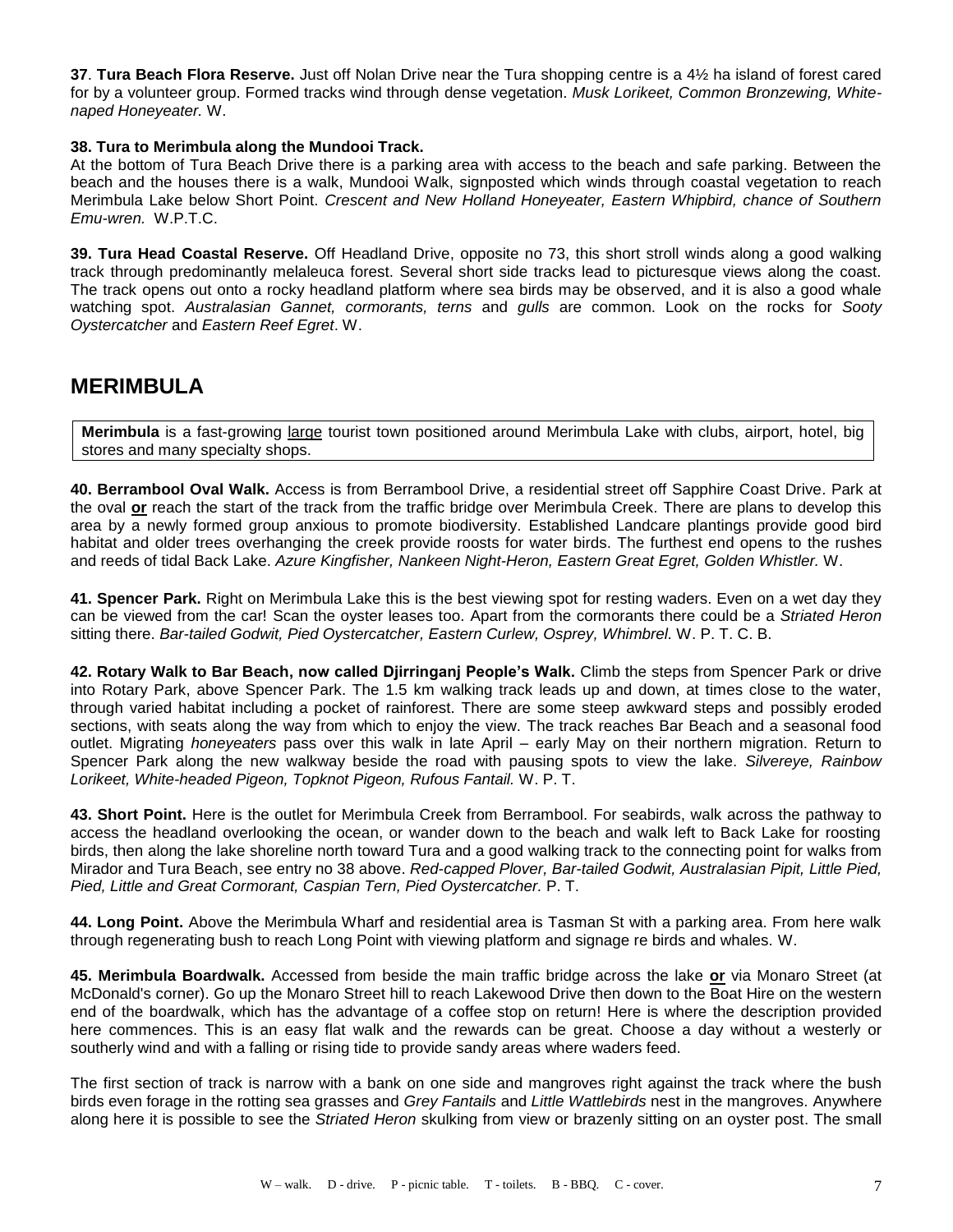walkway to the water is good for the first scan over the oyster leases for water birds. *Eastern Great Egrets, Pied Oystercatchers* and *various cormorants*.

Along the sand flats the *Bar-tailed Godwits* might suddenly appear in flocks, seeking a newly exposed feeding area. They are the dominant wader along with *Royal Spoonbills, Eastern Curlew* and *Whimbrel* but it's worthwhile looking hard for any different smaller waders and trying to identify them. The *Little Egret* is often seen along the edges and a *Caspian Tern* regularly patrols the shallows with down-pointed red bill. A look upwards will usually find a *White-bellied Sea-Eagle* or a *Whistling Kite*.

The boardwalk winds across the water with tall trees, some dead, full of hollows where *Crimson Rosellas* and *Rainbow Lorikeets* nest, and the woodland on the left is where *Golden* and *Rufous Whistlers, Olive-backed Orioles*, *Eastern Yellow Robins, Red-browed Finches* and *Yellow Thornbills* can be found. Then it's on and around the point from where the township can be seen and passes through another small patch of forest. A *Striated Heron* nests in an isolated mangrove tree near here and often a *White-faced Heron* nests in trees above the boardwalk. There are seats placed all along the walk where you can sit and swing your legs or admire the view.

On the return trip go on to the well-trodden section of track away from the water and through the melaleucas where it borders house blocks and leads into a jungle area with a hidden pond. Here it is quiet and dark and worth pausing for a *Rose Robin, Bassian Thrush* and the local *Buff-banded Rails* which cheekily appear anywhere along the entire walk. Finding a *Satin Bowerbird* bower or watching a Dusky Antechinus or Soldier Crabs will add a bit of variety. This track eventually links up again not far from the first section close to the cars. Whether a birdwatcher or just a walker this boardwalk is a Merimbula jewel. W. P. T. C.

**46. Merimbula Town and Fishpen.** Near the Merimbula Hotel watch out for an occasional Osprey on the power poles eating its catch or sitting on a boat mast. Heading south cross the bridge and turn **left** to follow the water line to a carpark with access to the lake and beach. This is Fishpen with an ever-changing sand spit and entry to the lake for boats. *Double-banded Plover, Red-capped Plover, White-bellied Sea-Eagle.* P.T.

# **PAMBULA to EDEN**

**Pambula** is a thriving small historic village, with good facilities. There are several eateries, a bakery, two pubs, specialty shops, a pool, limited hospital facilities and fuel.

**47. Panboola,** on the Pambula River floodplain, is best accessed from Bullara Street, Pambula, with alternative walking entry from the Princes Highway, opposite Oaklands, (worth a visit). Park on the elevated area next to the Robert Smith's Home Store or via a turn beyond the Idlewilde Motel, marked with Panboola sign with safe parking inside the gate and walks commencing there.

The site was formerly a working farm and in 2000 was gifted to the community and is managed by a volunteer group. Since then it has become a welcoming place to visit. There are three access points, two in Bullara St and one on the Princes Highway opposite Oaklands. From the main entry under the metal eagle and nest, cross the arched walking bridge to a brochure box with maps. The Information Booth has colourful panels telling the Panboola story. Birdwatchers will note an impressive list of about 160 species from the 80 ha site.

Walking around the many tracks you will meet birdwatchers, walkers, photographers and cyclists. There are hidden table settings for the casual picnic and seats scattered around the site. At the start of 'Olwyns Link' is a large display board featuring birds on one side and racing history on the other, and from here the former Pambula Racecourse can be reached with good shelter from sun and rain and the 'racetrack', perfect for a run or cycle. *Southern Emu-wrens* can often be found here and *White-fronted Chats* enjoy the saltmarsh. An ephemeral pond at the 400 marker can often produce interesting birds.

The quaint historic 'Old Bar' beside Tips Billabong was relocated from the former racecourse where it served many years as the Publican's Booth. Near the 'Old Bar' is a good spot for birdwatchers to pause and watch for comings and goings within the reeds. Continuing plantings extend over farmland with a walking track forming a vegetation corridor to the river. *Rufous Night-Heron, Golden-headed Cisticola, Gang-gang Cockatoo, Southern Emu-wren, Latham's Snipe, Eurasian Skylark, Black-shouldered Kite, Black-faced Cuckoo-shrike, Swamp Harrier.* W. P. C.

**48. Smiths Lookout.** Park here with safety. Access is through Robert Smith's Home Store in Bullara Street, Pambula. Overlooking the Panboola site, easy ramped access is available from the car if parked beside the lookout. If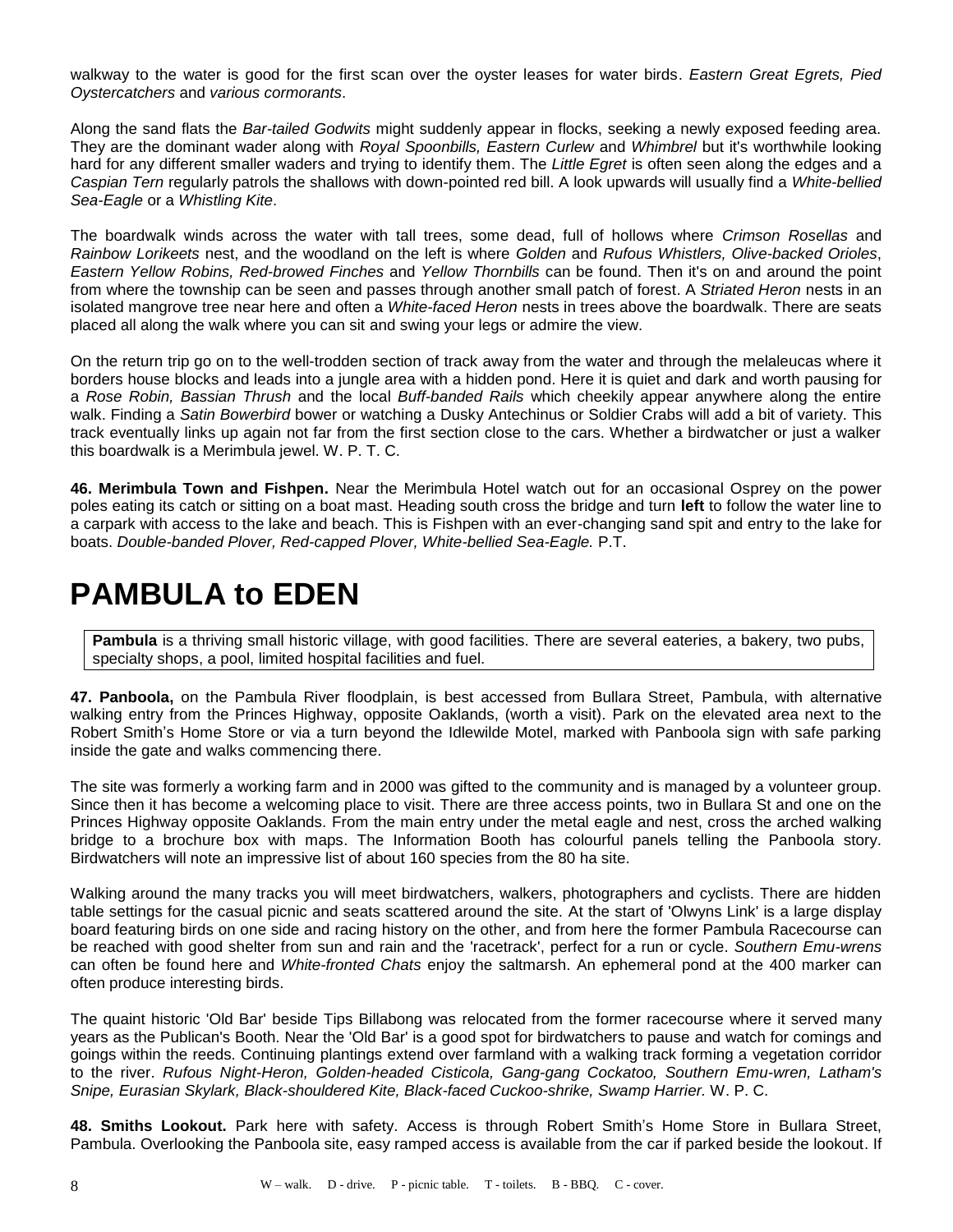you can only spare enough time to visit Smiths Lookout without venturing down to Panboola proper, then do so. Sit on the high seats, lean on the railing and watch and listen. *Black Swan, Purple Swamphen*, *Baillon's Crake, Buff-banded Rail, Little Grassbird* and ducks*.* It's a good *raptor* viewing spot too, with twelve species of raptor recorded at the site. W. C.

**49. Watsons Waterhole**. Beside the Idlewilde Motel is the second entrance to Panboola reaching the Panboola Centre (Office). This additional portion of Panboola was recently gifted to Panboola and new tracks are being developed and linked to all parts of Panboola. A brochure box is placed at the start of the bridge *Australasian Darter, Latham's Snipe, various waterbirds.*

**50. Pambula River Mouth.** Pambula Beach Road from Pambula leads directly to the beach. Before the beach a turn right into Coraki Drive ends at the Pambula River mouth. Here it is possible to experience Australia, sitting on clean sand, under a gum tree! Walk along the beach and upstream passing old boat sheds to reach the short bush track to a platform overlooking the river. *White-browed Scrubwren, White-faced Heron, Pied Oystercatcher, Superb Lyrebird, Wonga Pigeon.* W.

**51. Pambula Beach Hill**. Above the village and in the residential area, locate Kanangra Street, 250 metres past the junction with Jinjera Parade, for an entry via an unmarked but well used dirt track leading up the hill into Ben Boyd National Park north section. Walk only or drive as far as the water tank. Continue by foot to the Aviation Light and along the ridge for about 30 minutes to overlook the upper reaches of Pambula River. Return via the same route. *Honeyeaters, Spotted Quail-thrush, Scarlet Robin, Sacred Kingfisher.* W. D.

**52. Ben Boyd National Park north section**. Park off Pambula Beach Road, behind the Sapphire Aquatic Centre. Take the signposted Park track through the service gate. Many tracks go through this open forested site. Follow the main track to a 'T' junction with easy flat walking, passing the first right exit (or wander around here a bit for *Rose Robin*)*.* Continue along the main track. (The right hand track leads to the disused former Pambula Tip with awkward walking but possible birds.) The left track in fine weather leads southwards to the upper reaches of the Pambula River. Even walking to the 'T' junction, about 400 metres, provides a good glimpse within the forest for*, Grey Goshawk, White-bellied Cuckoo-shrike, Rufous Fantail, Shining Bronze-Cuckoo, Varied Sittella, Leaden Flycatcher, White-throated Gerygone, Scarlet Honeyeater.* W.

Heading south again from Pambula you will find Mt Darragh Rd, leading to Wyndham and Bombala. Taking this road you will pass the Tea Tree Roadhouse, (with fuel), and reach a road junction with Back Creek Rd. This eventually reaches Eden winding through farmland.

**53. Nethercote Falls** is best accessed from Back Creek Road, Lochiel (the alternative is from Nethercote Road and not always passable.) Pipe Clay Road leaves Back Creek Road 4.6 km from Mt Darragh Road corner. Drive the forest road to reach the car park. Walking down the steep hill to the river might deter many but there is birding around the car park. To view the Falls requires a walk down to the river and around some rocks. *Brown Cuckoo-Dove, Blackfaced Monarch, Rose Robin, Pink Robin.* W.

**54. Pambula River, Lochiel.** On Mt Darragh Rd about 9 km from the Pambula turnoff, Wolumla Peak and Pambula River are signposted. (Check your odometer as the sign often 'disappears'.) The river is a further 1 km of dirt road with a small parking area just before the river. Explore around the river and across the causeway. *Rufous Fantail, Brown Gerygone, Black-faced Monarch, Rose Robin, Brown Cuckoo-Dove.* Forest roads anywhere further along this road, which leads to Wolumla Peak, are good for exploring and **Wolumla Peak** on a clear day has a splendid view over the valley*. Spotted Quail-thrush, Red-browed Treecreeper.* W. P.

**55. Goodenia Rainforest,** South East Forests National Park. From Mt Darragh Road take Chalkhills Road 10 km from South Pambula turnoff. The first 100 metres could be 'not so good' and the remainder of the road is gravel and variable. Watch out for *Spotted Quail-thrush* crossing the road as you continue to the parking area. The steep walking track descends into a rainforest gully. Around and above the parking area provides good birding for the less able. *Eastern Whipbird, Pink* and *Rose Robin, Crescent Honeyeater, Lewin's Honeyeater, Black-faced Monarch.* W. P. T. B.

**56. Pambula Lake.** Continuing down the Princes Highway towards Eden a large sign on the Princes Highway just points to the boat ramp on the lake edge and the oyster sheds. Follow signs to the Boat Ramp access and park above the ramp where there are covered tables, toilets and BBQ overlooking the lake. Scan the sand spit opposite the ramp for *Eastern Curlew, Bar-tailed Godwit, Pied Oystercatcher.* Look for bush birds in vegetation around the site. W. P. T. B. C.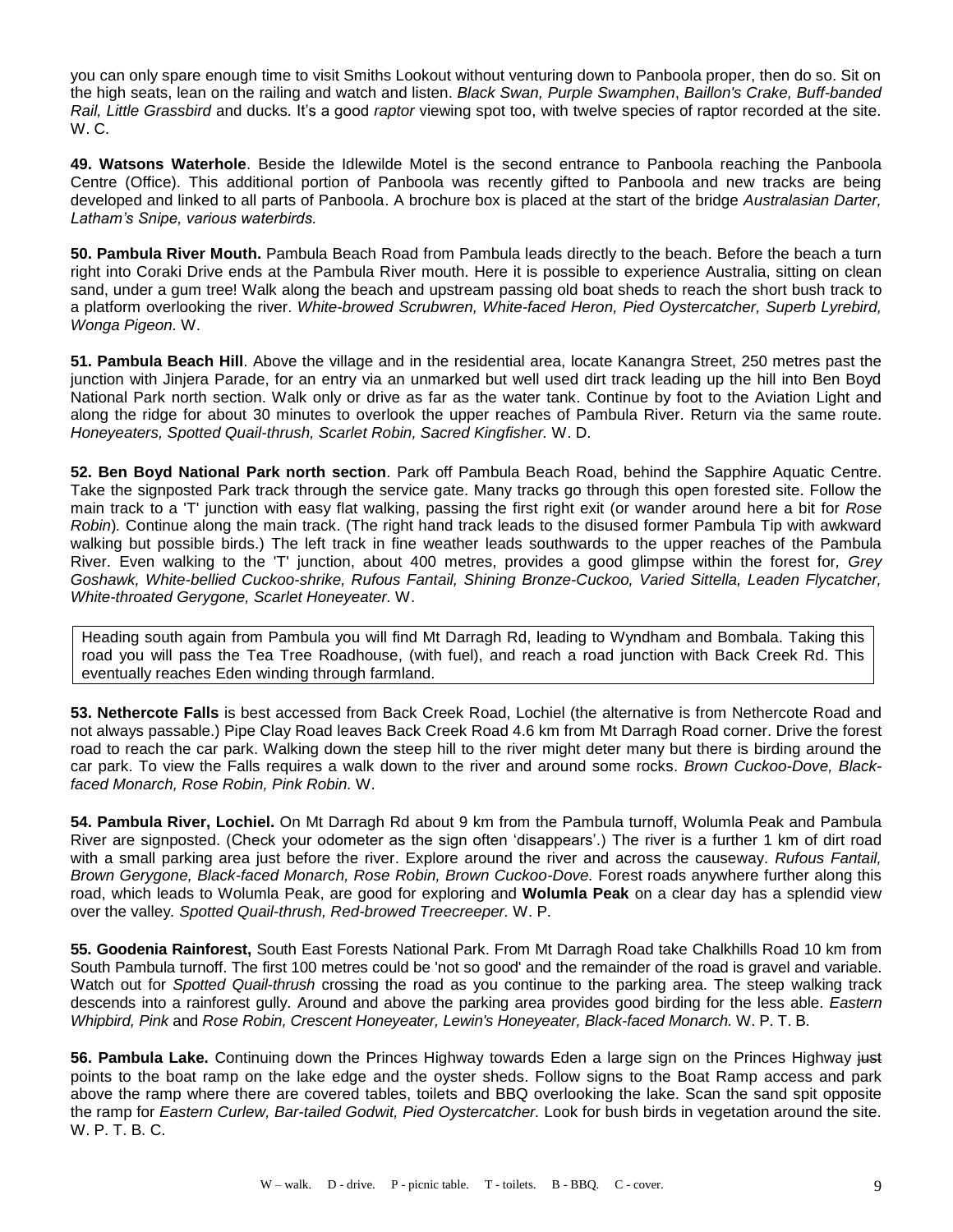**57. Severs Beach.** Haycock Road leads off the Princes Highway 11 km south of Pambula, at the Ben Boyd National Park sign. Side tracks go to the Pinnacles and Quondola Point (both worth a visit, with a circular walking track at the Pinnacles) then Severs Beach track leads left off the road to a parking area. An easy walk (watch for exposed roots) goes down through forest to the Pambula River with a small sandy paddling beach, where ancient middens are protected by a boardwalk. *Striated Heron, Pied Oystercatcher, Rose Robin, Golden Whistler.* W.

**58. Haycock Point.** Here are the friendliest *Eastern Whipbirds* which loiter around the picnic tables. Access the beach for possible *Hooded* or *Double-banded Plover* or follow the higher walking track to overlook the Haycock. A track follows the coast upstream along the **Barmouth Walk** with good birding vegetation. *Sooty Oystercatcher,* **Eastern Reef Egret, Short-tailed Shearwater, Black-faced Cormorants expanding north from Eden. Barmouth Beach** also has separate access off the entry road. Geologists are in awe when they see the layers of coloured rocks along this part of the coastline, while marine enthusiasts enjoy searching the shallow rock pools. Returning to the Highway check **The Pinnacles** and a short circular walk to see the rock formations. W. P. T. C.

## **EDEN**

**Eden** is situated on Twofold Bay, a deep harbour with two wharves to service timber, cruise ships and Navy vessels and right in town several smaller wharves. It is a centre for tourism, (especially whale watching), fishing and forestry, with food outlets, a hotel and small shops. There are two large covered table areas either at the Lookout Park, beyond and above the wharf area or overlooking the bay, near the cemetery. Both have toilets nearby. The Eden Killer Whale Museum is close to the wharf area at the end of town. T.C.

**59. Broadwater Forest Road.** Probably best for 4WD, this 14.7 km forest road winds from the Princes Highway just north of Eden to Nethercote Road through a variety of habitats – dry ridges, dry forest, and several creeks with thick vegetation. At one creek bend is a widening of the road with parking to provide access to picnic tables and camp fires on the Yowaka River. On reaching Nethercote Road turn left to Eden or right to Nethercote, Lochiel and Pambula. The road is generally OK with a few stony but manageable bits. Watch out for motor cyclists. *Pilotbird, Leaden Flycatcher, Glossy Black-Cockatoo, Varied Sittella, Black-faced Monarch, Rufous Fantail, Spotted Quail-thrush.* D. P.

**60. Golf Course Forest.** Storey Avenue runs beside the north end of Eden Golf Course. Follow this beside the course and on to a dirt road to park opposite the pony club. Walk along the forest road passing Golf Course Link on the left and continue for 600 metres to the cross roads (Golf Course Trail and Hungry Horse Trail). Wander further if you like, especially to the right, then right again. However, as the forest is a maze of roads, venturing too much further might be confusing unless familiar with the area. *Varied Sittella, Red-browed Treecreeper, Rose Robin, Glossy Black-Cockatoo, Brown Gerygone, Musk Lorikeet, Pilotbird.* W.

**61. Curalo Lake Boardwalk**. Right beside the Princes Highway, park opposite Eden Gateway Caravan Park where there is a Scout Hall and toilet block and start the walk via a concrete path to the wide boardwalk which meanders around the lake. Construction of this boardwalk has been a huge community project.

The eastern end leads on to the Eden Tourist Park right on the lake providing access to the lake edges (with a courtesy call at reception), or on to the lake mouth and Aslings Beach. Well-placed seats and leaning rails overlook the lake. The other direction leads to the northern mouth of the lake, crossing two narrow bridged waterways and passing shallows where groups of waterbirds often roost and forest trees for bush birds. *Bar-tailed Godwit*, *Buffbanded Rail, Royal Spoonbill, Little Egret, Azure Kingfisher, White-faced Heron, Caspian Tern.* W. P. T.

**62. Eden Wharf**. Almost completed is the 'Welcome Centre', planned for the Eden Visitor Information Centre and a welcome area for passengers disembarking from cruise ships. (Sapphire Coast Marine Discovery Centre, has recently closed). This is the northernmost spot to view *Black-faced Cormorants* from land, resting on buoys beyond the breakwater walls within Twofold Bay. *Pacific Gull*, *White-bellied Sea-Eagle, Eastern Reef Egret*. Charter boats for bird and whale watching depart from this point. There is always some activity to watch just wandering around the wharves amongst the boats where throwing a line in off the wharf is a popular pastime. W.T.P.

Leave Eden to head south, still on the Princes Highway.

**63. Cocora Beach.** Ascending the highway turn left into Ida Rodd Drive to reach a small beach on Twofold Bay looking across to the main town wharf. From here follow the Bundian Way, ancient walking trail with many interpretive panels. This part of the track leads to Quarantine Bay. *Black-faced Cormorants on moorings, Pied Oystercatcher, Hooded Plover.* W.P.T.B.C.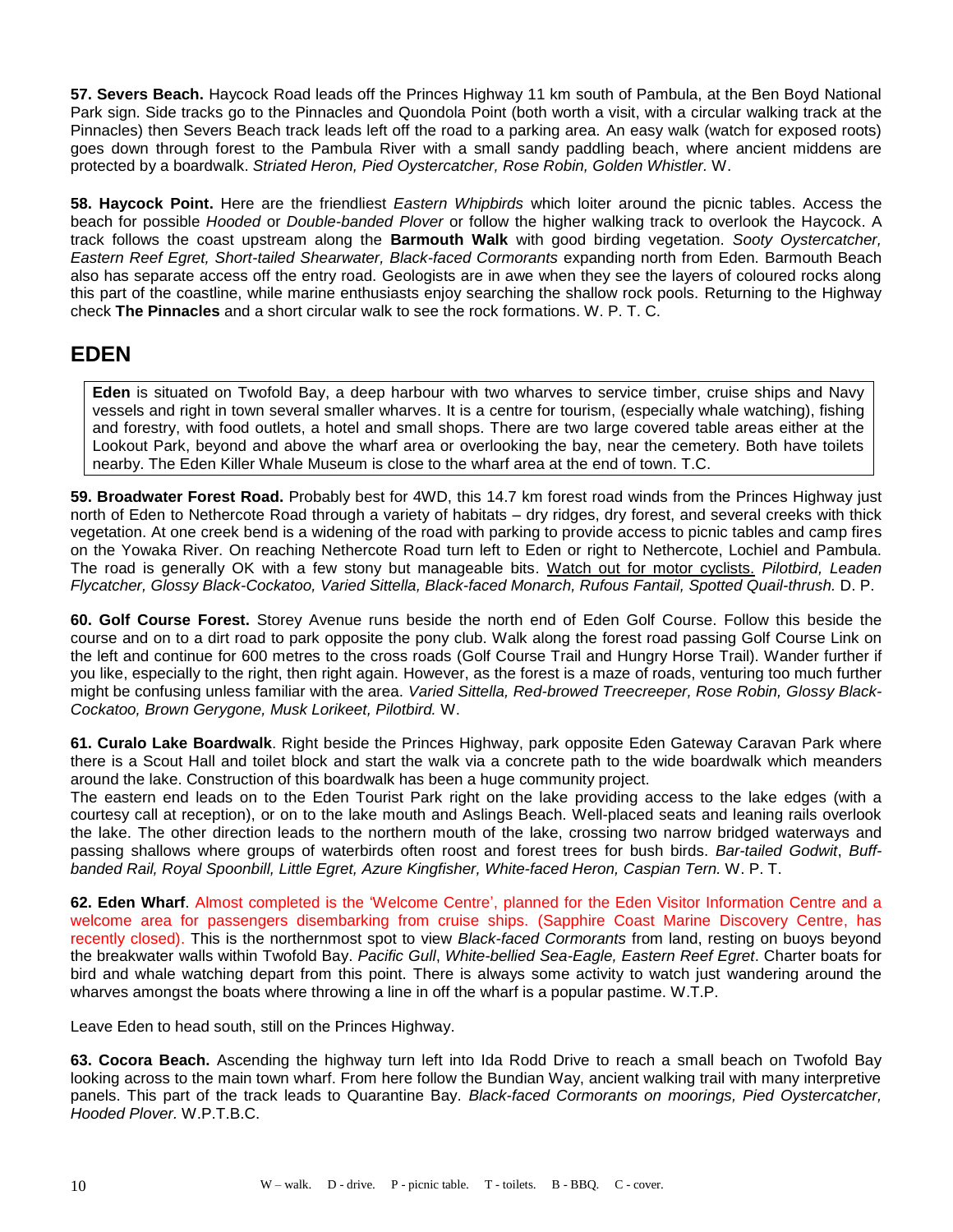**64 Quarantine Bay.** Safe boat launching area with break wall to scan for roosting species. On the way in, beside the fishing clubhouse on the left a parking area provides access to the Bundian Way which from this point leads to lookouts and a small beach before linking up with Cocora Beach. *Dusky Woodswallow, Leaden Flycatcher, seabirds.*  W.T.

**65. Nullica River.** A quiet river mouth good for low tide exploring with easy access to the beach. There is a shady picnic area with a bush BBQ. *Little Wattlebird, Striated Heron, Pied Oystercatcher, Hooded Plover, Eastern Great Egret.* W. P.

**66. Boydtown.** Boydtown Park Road provides access to a boutique hotel and a residential subdivision, right on Twofold Bay. Forest trees, waterway, beach front, grasses, all accessible but please do not enter fenced areas. The Boydtown Creek on the right running from the Highway to the beach is good for a prowl along the tree line. *Golden Whistler, Varied Sittella, Dusky Moorhen, Azure Kingfisher, Scarlet Robin, Pied Oystercatcher.* W. D.

**67. The Snake Track.** Aptly named, this track is narrow and twists its way to Towamba through tall forests with dangerous bends and irregularly maintained sections. However the first 4 km is good for roadside birding with room to pull off with care in a few places and walk the road. *Australian King Parrot, Superb Lyrebird, Pilotbird.* 

# **SOUTH and WEST of EDEN**

The Southern Section of Ben Boyd National Park includes historic sites and beautiful scenery along the rugged coastline with camp grounds, and walking tracks through heathland and forests providing excellent bird habitat. For information about tracks and facilities including camping, collect a brochure from NPWS offices at Merimbula and some Visitor Information Centres or visit [www.environment.nsw.gov.au](http://www.environment.nsw.gov.au/) Park use fees apply to some sites. Leave the highway at Edrom Rd, well signposted and leading to the Chip Mill. Check your map or GPS for this area.

**68. Davidson Whaling Station Historic Site**. A pathway leads through the historic garden site to the river mouth. Numerous bird species are found in the garden itself and in the forested area above and near the car park. Higher up the road a dirt road gives an easy walk through quiet forest. *Scarlet Honeyeater, Rufous Fantail, White-bellied Sea-Eagle.* W. P. T.

**69. Boyds Tower.** Access tracks lead to views over the ocean and Twofold Bay. The surrounding bush is good for birdwatching. The 30 km Light to Light walk to Green Cape starts here, but even a section of it provides good birding. *Leaden Flycatcher, Golden Whistler, Shining Bronze-Cuckoo, seabirds.* W. T.

**70. Bull Creek**. Turn off the Edrom Road 6 km from the Highway on to the Green Cape Road, then after another 5 km stop just before the junction with Mussel Road. This is Bull Creek. Park and explore the side track before the bridge. Cross the bridge and walk up Mussel Road which swings to the right and about 70 metres along go in to the right along a bush track. *Pilotbird, Beautiful Firetail, Yellow-tufted* and *White-naped Honeyeater.* W.

**71. Disaster Bay Lookout.** You'll be on the Green Cape Road, having passed the Saltwater Creek turnoff. A 'must see' view overlooks the bay and the entrance to Wonboyn Lake from a viewing platform with bench seat. A good chance to wander along the road here. *Superb Lyrebird, Olive-backed Oriole.* T.

**72. Green Cape Lightstation**. Road conditions are variable (2WD). This is a good vantage spot for land-based seabird watching and to see the raft of resident seals basking below the point. Stop anywhere en route through the heathland. Walk down below the lighthouse and other tracks in the vicinity. The southern section of the Light to Light walking track is suitable for short or long walks. *Sooty Oystercatcher, Eastern Reef Egret, Southern Emu-wren, Tawny-crowned Honeyeater, Striated Fieldwren, Ground Parrot, shearwaters.* There are picnic tables 100 metres from the car park and overlooking the water. W. T.

**73. Pulpit Rock Road.** Dry weather road, low clearance, to fishing site. Stop near the turn off Green Cape Road and hunt about for *Tawny-crowned Honeyeater, Ground Parrot, Southern Emu-wren, Wedge-tailed Eagle*. There is scrubby vegetation at the headland. *White-bellied Sea-Eagle, Shining Bronze-Cuckoo.* T.

**74. Saltwater Creek**. After 6 km on Edrom Road turn right on to Green Cape Road. After another 8.7 km turn left at the Saltwater Creek sign, travel 4.5 km then turn right on to Saltwater Road for 4 km (all signposted). This is a popular summer camp site (bookings essential) with beautiful beach, lagoon and creek, bush and beach birds. *Scarlet*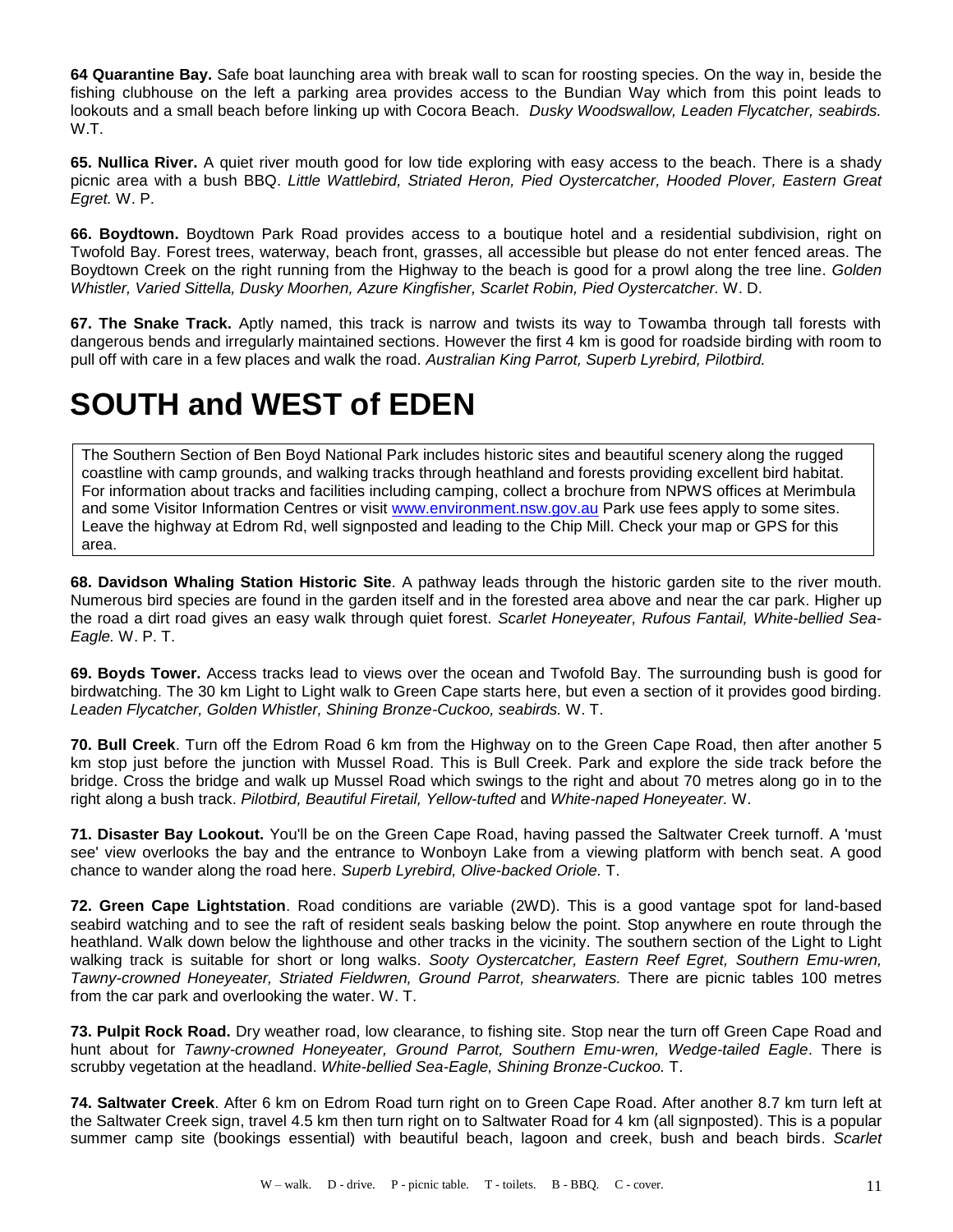*Honeyeater, Bassian Thrush, Superb Lyrebird, Australasian Pipit, Wonga Pigeon, Peregrine Falcon, Hooded Plover*. The Light to Light Walk passes through here. D. W. P. T. B.

**75. Bittangabee Bay**. Travel 15 km along Green Cape Road from Edrom Road, turn left at Bittangabee Bay sign. The camp area has covered shelter if required, with BBQs. Just before reaching the camp site a left turn leads to more tables, BBQs and toilets and easy access to a pretty and sheltered beach. A marked track, part of the Light to Light Walk, leads from the picnic area past historic ruins and through heathland if you stay on it long enough, but even the first 1 km on the section pointing to Saltwater Creek is interesting, passing over a trickling stream. Cicadas can be deafening in Spring/Summer. *Crested Shrike-tit, Peregrine Falcon, Superb Lyrebird, Eastern Reef Egret, Brown Gerygone, Tawny Frogmouth, Black-faced Monarch, Rose Robin.* W. P. T. B. C.

### **TOWAMBA**

**Towamba** is an inland village 30 km south of Eden nestled in a serene valley, surrounded by blue forested hills with a school but **no** store or fuel. The drive there could turn up *Common Bronzewing, Wonga Pigeon, Superb Lyrebird and Spotted Quail-thrush.* Towamba can be reached by turning off the Princes Highway 4 km south of Eden on to Towamba Road.

Driving or walking around the village provides varied roadside birding. Explore the roads up into nearby farm areas. *Scarlet Robin, Noisy Friarbird, European Goldfinch, Rufous Whistler, Black-faced Cuckoo-shrike, Pallid Cuckoo.*

**76. The Recreation Ground.** The surrounding trees are festooned with huge mistletoe clumps. For your picnic there are good sheltered facilities here built by the close-knit community. *Yellow-rumped Thornbill, Peaceful Dove, Mistletoebird.* W. P. T. C.

**77. The Cemetery** is resting ground to residents since the 19<sup>th</sup> century with numerous bird species in the surrounding trees and paddocks. *White-bellied Cuckoo-shrike, Jacky Winter, Golden Whistler.* W.

**Pericoe Road**. A large dam 5 km on the left is worth a look for various ducks. Along this road are free roaming *Emu*s with *White-winged Choughs* appearing anywhere*.* D. Pericoe Road eventually links up with Imlay Road.

### **WONBOYN**

**Wonboyn** is a remote, peaceful village with a small store, fuel and a caravan park. The pace is slow and the tranquil lake is a good spot to potter about in a boat leaving all your cares behind. Please avoid the oyster leases. The adjoining Nadgee Nature Reserve provides ample opportunity to watch birds. Collect a brochure from NPWS offices at Merimbula and some Visitor Information Centres or visit [www.environment.nsw.gov.au](http://www.environment.nsw.gov.au/)

**78. Scrubby Creek Rest Area.** Opposite the turn-off the Princes Highway to Wonboyn is a Forests NSW maintained Rest Area. Well off the road and set under tall trees beside Scrubby Creek this is a good place to explore. Once parked, follow the perimeter of the cleared area *Bassian Thrush, Crescent Honeyeater, Musk Lorikeet, Sacred Kingfisher* and an easy place to listen for owls*.* W. P. T. C.

**Wonboyn Road.** This leads through forests to the town of Wonboyn with several fire trails suitable to explore along the way. Watch for *Spotted Quail-thrush* running off the main road. Wonboyn River bridge has dense vegetation around it with tricky parking, but worth a look if able to pull off safely.

**79. Watergums Creek.** Park roadside. On the left there are two tracks, before and after the bridge leading to the creek. A peaceful spot to wait for birds. *Azure Kingfisher, Rufous Fantail, Black-faced Monarch.* W.

**80. Wonboyn Cemetery.** Park at the gate and walk through the Cemetery to reach a natural walking track in an old forest with plenty of birds. A peaceful stroll leads to a wide section of the Wonboyn River. *Eastern Yellow Robin, Superb Lyrebird, Fan-tailed Cuckoo, Glossy Black-Cockatoo, Crescent Honeyeater.* W.

**81. Wonboyn Township.** The triangle of traffic roads around the **Fire Shed** gives a good selection of habitat, both cleared and untouched. Park and walk using the road carefully, (the infrequent traffic will be heard). *Jacky Winter, Noisy Friarbird, New Holland Honeyeater.* Drive or walk some of the village streets and up the hill where there is plenty of habitat for birds, without entering private property. *Yellow-rumped Thornbill, Fan-tailed Cuckoo, Rufous Whistler, Eastern Spinebill.* W. D.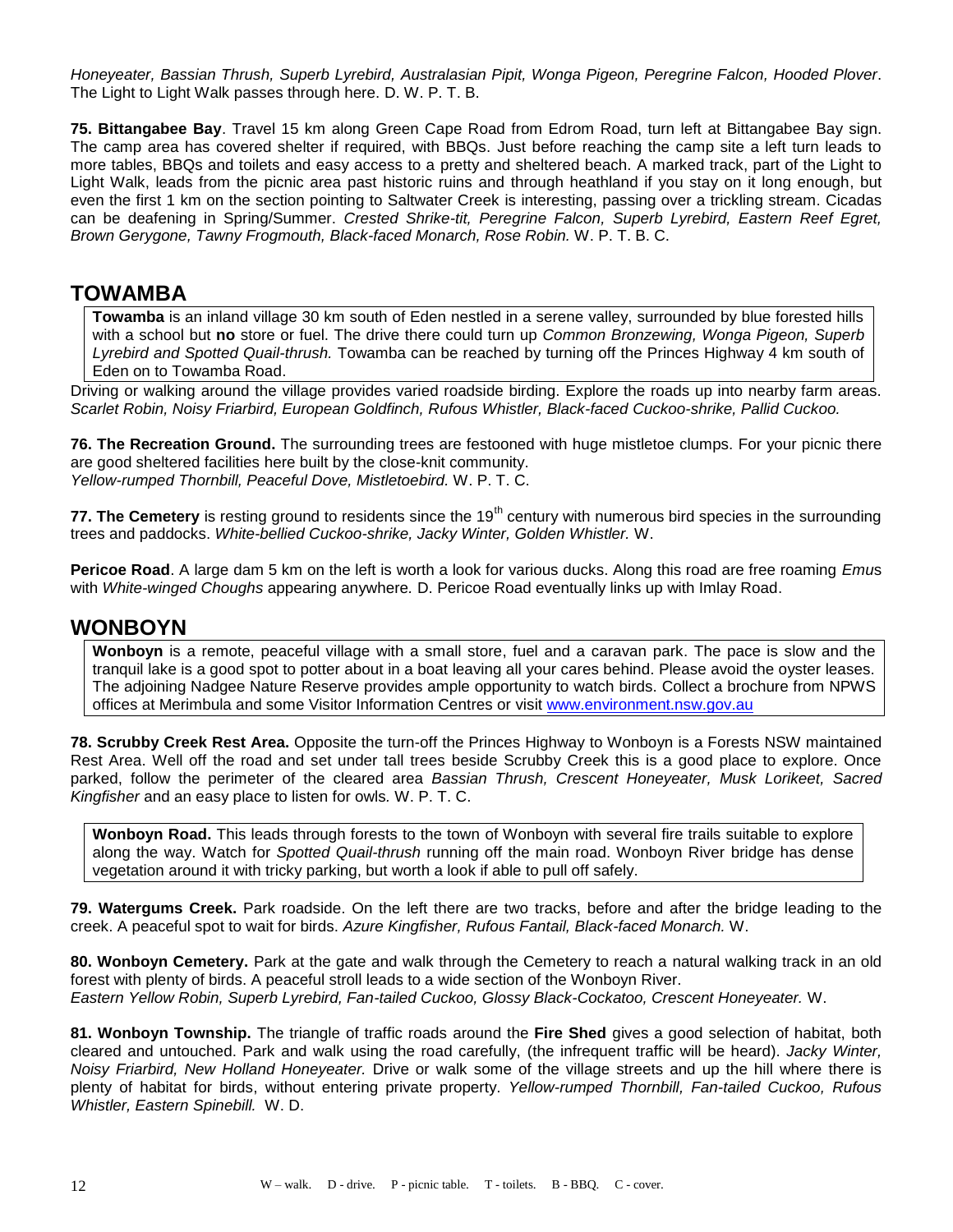**82. Myrtle Cove.** At the Store turn left where the road leads down to Myrtle Cove. Here the oyster boats and smaller runabouts are moored and launched. A good spot for a picnic with toilets just nearby. It is well worth the walk up to the store and back to check the bush for *Wonga Pigeon, Brown Gerygone, Satin Bowerbird*. W. D. P. T.

**83. Jewfish Beach.** Leaving Myrtle Cove the Wonboyn Beach road then enters Nadgee Nature Reserve via a short steep drive and into beautiful coastal forest. The unsealed road conditions are variable, but if taken slowly should suit most drivers. Jewfish Beach is accessed from a walk left from a clearly marked parking area only a few kilometres from the village. A small boardwalk section reaches the lake, with a seat. *Southern Emu-wren, Beautiful Firetail* and *Ground Parrot, Glossy Black-cockatoo, Little Pied, Little Black and Great Cormorants, Crested Tern, Caspian Tern, Eastern Curlew.* W.

**84. Greenglade.** Continue driving straight along the road looking for options to stop where wide enough to park the car and walk short sections along the road. *Lewin's Honeyeater, Rose Robin, various cuckoos.* At Greenglade the beach is easily accessed and there are bush birds around the picnic tables. *Pied Oystercatcher, Hooded Plover, White-bellied Sea-Eagle, Eastern Reef Egret.* W. P. T.

**85. Bay Cliff.** A 4 km road leads off to Bay Cliff, (*Turquoise Parrots* have been seen at the edge of this track) where a short track leads down to the lake again and returns to reach the northern end of the beach. The huge cliff tempts some to walk around on the ocean side to overlook the lake entrance but not recommended. *Crested Shrike-tit*, *Eastern Whipbird, Rufous Whistler.* Halfway along the Bay Cliff road is a parking area with a 600 m track through woodland for bush birds and access to the middle of Wonboyn Beach*. Varied Sittella, Sacred Kingfisher, Noisy Friarbird.* T.

# **THE FAR SOUTH**

The far southern section of the Bega Valley Shire is predominately forest, much of it logged from time to time. Forest roads are good for casual exploration; however, the following suggestions will give ample opportunity to experience birdwatching in different habitats.

## **IMLAY ROAD**

Imlay Road starts 25 km south of Eden. This is a tarred road, constructed and maintained by Forests NSW. It runs for 65 km from Princes Highway west to Monaro Highway and is used by fast moving logging trucks. The western end passes through a section of the South East Forests National Park. There are four signposted stops along the road suitable for birdwatching and numerous side roads to explore.

**86. Imlay Creek** is 13 km from the turn-off from the Princes Highway. With the Imlay Creek Bridge in sight turn in to the rest area on the left. There are covered picnic tables and toilets plus a short walk down to the rocks and river. The track on the opposite side of the road is worth exploring too. *Sacred Kingfisher, Yellow-tufted, White-naped, Yellowfaced* and *Crescent Honeyeater.* W. P. T. C.

**87.** A further 6 km along Imlay Road is Allen Brook Road. Turn here and drive slowly through forest, watching for the left turn in to **Newtons Crossing.** Picnic tables, BBQs and toilets are at the upper level car park with access down to two rivers, and possible platypus. Care needed on slippery rocks. *Beautiful Firetail, Eastern Spinebill, Pilotbird.* W. P. T.

**88.** Leaving Newtons Crossing turn left along Allen Brook Road for another 1 km to the Wallagaraugh River, cross the bridge to a small parking/picnic spot, **Allen Brook,** with tables and an easy walk down to the bridge to overlook the wide river, then return to Imlay Road. *Grey Shrike-thrush, Golden Whistler, Eastern Whipbird.* W. P.

**89. White Rock** is another 40 km along Imlay Road, with easy access to picnic site, toilet and a sandy banked river surrounded by forest. *Satin Flycatcher, Rose Robin, Dusky Woodswallow, Olive Whistler, Yellow-tufted Honeyeater, Striated Thornbill.* W. P. T. C.

Leaving White Rock turn right to return to the coast or left to continue to the Monaro Highway. (See **Tablelands** suggestions 118, 119 and 120)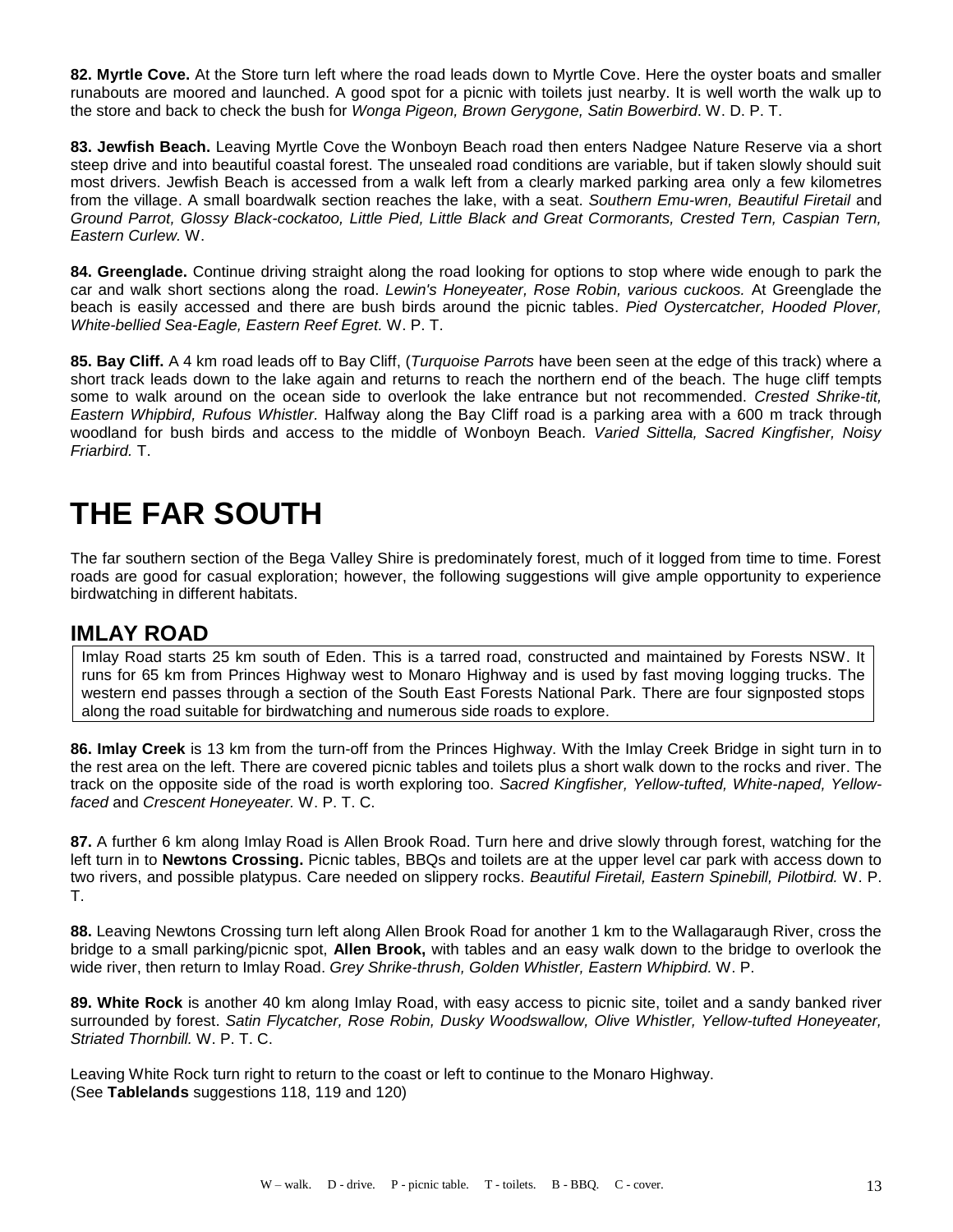# **WALLAGARAUGH FOREST DRIVE**

**90.** This is a 40 km circuit **no longer maintained** by Forests NSW but worth exploring 'with a 4WD and confidence'. Many maps and websites continue to feature this Drive however we suggest using only it with 4WD and preferably an accompanying vehicle for back up. The drive commences 30 km south of Eden left into **Ireland Timms Rd** (previously Wallagaraugh Forest Drive) off Princes Highway and returns to the Highway 40 km south of Eden. There are stopping points with interpretation boards relating to forestry and history. Some stops are described here for birding. As well as the suggested stops there are many opportunities to explore roadside and around road junctions without getting lost.

Logging or thinning operations occur from time to time with signs to alert drivers to be watchful.

Along its route the **Forest Drive** is also signposted variably as **Ireland Timms Road** or **Naghi Road** or **Maxwells Road**. It is advisable to take a regional map, if only for reassurance!

Stop No 1 has a picnic table surrounded by tall eucalypts, about 100 metres off the Highway. Stop No 2 has parking at a gate into **Ludwigs Farm**, now neglected but habitat for *White-eared Honeyeater, Southern Emu-wren, Olivebacked Oriole, Grey Goshawk.* Walking back along the road for about 150 metres will give good birdwatching over swampy thickets, a creek and substantial trees. *Crested Shrike-tit, Shining Bronze-Cuckoo, Eastern Whipbird, Whitenaped Honeyeater.* W.

Another is signposted as **Natures Boarding House,** a semi-cleared picnic area with tables and toilets under towering trees. Opposite the car park look for the enormous fern then wander back along the road over Ludwig Creek. *Superb Lyrebird, Black-faced Monarch, Australian Owlet-nightjar, Striated Thornbill, White-throated Treecreeper.* P. T.

Continue on through the forest and after a downward winding section reaching Naghi Road, turn left at the Forest Drive sign. The next junction is with Maxwells Road and Mines Road where a small sign points left to **Mallacoota Lookout**. This is only 2½ km along and is worth the view, so turn at **Mines Road** and take care not to miss the hidden sign indicating the left turn into the lookout. Return the 2½ km and continue along Maxwells Road.

**91. Maxwells Nature Reserve.** There is a parking area above Maxwells Rainforest Walk with picnic tables and toilets. The walk is steep but beautiful, more especially after rain, and will take about 40 minutes through ferns, Lilly Pilly and Pinkwood trees; but it could be slippery with the occasional fallen tree. *Superb Lyrebird, Eastern Yellow Robin, King Parrot, Rose Robin, Pilotbird, Large-billed Scrubwren.* P. T. C.

Maxwells Road continues on to Princes Highway and if only wishing to reach Maxwells Nature Reserve this is the recommended road to take in and out.

**Having described the coastal sites and southern inlands we now go to the north of the shire to look at** 

# **INLAND AND WESTERN TOWNS AND VILLAGES.**

### **COBARGO 2020 Fires badly impacted this area.**

A friendly main road township with good facilities and tempting shops featuring local crafts. Fuel, toilets and a country pub. This is the junction of the Princes Highway with the Cobargo – Bermagui Road.

**92. Cobargo Showground.** Turn off the Princes Highway onto the Cobargo – Bermagui Road. Continue to beyond the residences, turning right at the Showground sign. Here there are large trees with gully surrounds and open fields, a good spot for a lunch break and bird watch. *Dollarbird, Scarlet Robin, Jacky Winter* and maybe *White-bellied Cuckoo-shrike* and *White-winged Triller.* P. T. B. C.

**93. Yowrie and Wandella Road.** Opposite the Cobargo Hotel take the Yowrie and Wandella road into typical farmland and old trees with hollows, where roadside birding and stops are suggested.

After 6 km is the intersection pointing left to Yowrie and Wadbilliga National Park. First, stay on the Wandella Road and explore to at least the end of the bitumen for *Eastern Rosella, Nankeen Kestrel, Jacky Winter.* About turn to return to the junction with Yowrie Road and proceed to the right. (Or turn right before the junction, on to Link Road, which will link up with the Yowrie Road.) *Little Eagle, Dusky Woodswallow.*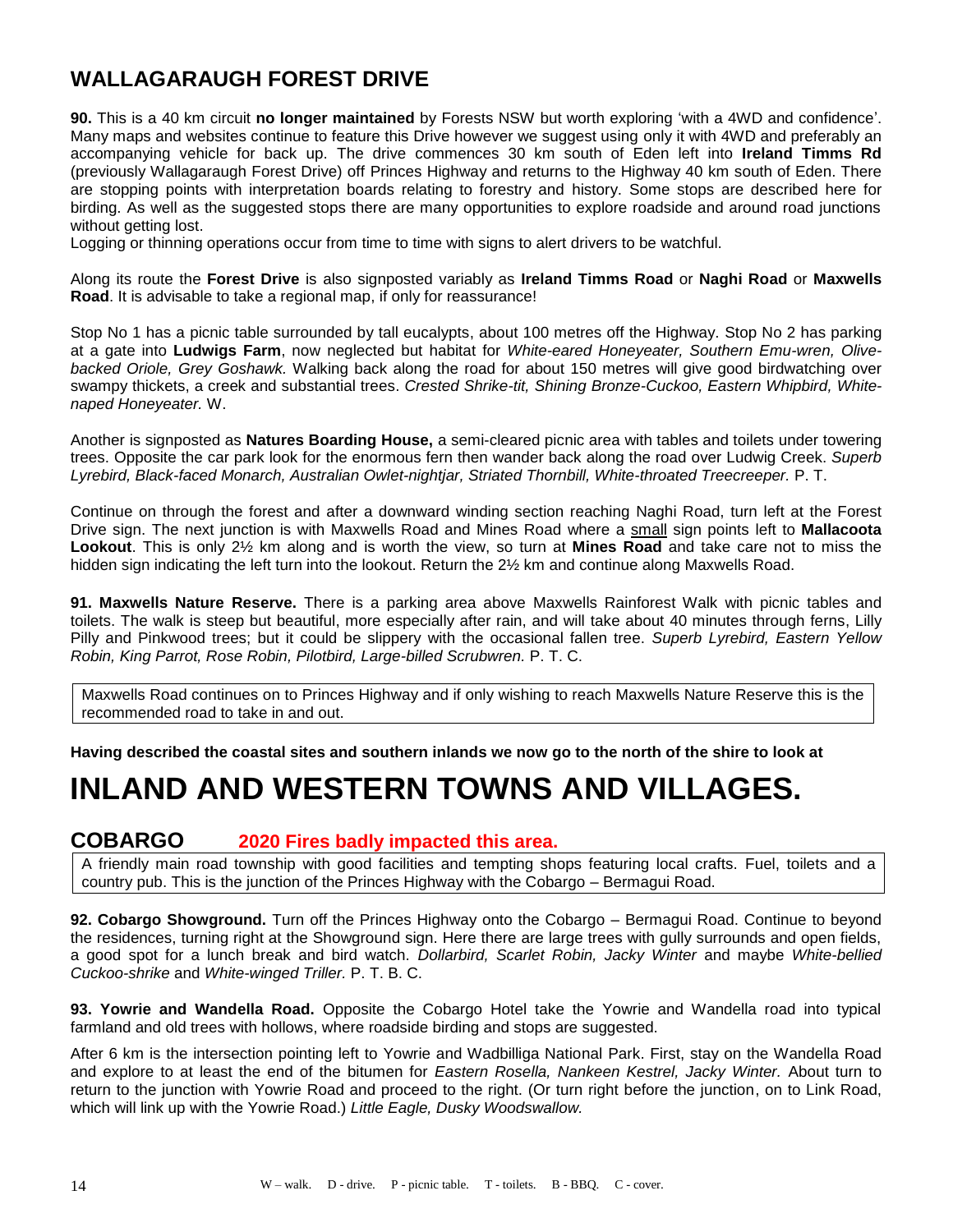**94. Yowrie locality.** The Yowrie Road meanders towards the forest, through farmland. Just after crossing Illawamba Creek there is a grassy parking area on the right with dense vegetation down to the creek with plenty of birds. *Lewin's Honeyeater, Crimson Rosella, Yellow-tufted Honeyeater, Restless Flycatcher.*

A further 1.5 km along is Murrabrine Road to the left at a collection of letterboxes. A drive along here for a few kilometres leads through good stands of roadside forest and will reach more open farmland and the entry to a section of Wadbilliga National Park. *Spotted Quail-thrush, Gang-gang Cockatoo, Cicadabird, White-eared Honeyeater.* D.

**95. Yowrie River.** Having driven 22 km from Cobargo, the Yowrie Bridge over the Yowrie River is a good stopping point, with picnic tables on both sides of the road and a basic bush BBQ. *Scarlet Robin, Sacred Kingfisher, cuckoo species, Eastern Rosella, Australian Reed-Warbler.*

The choice now is to either walk along Bourkes Road toward Wadbilliga National Park or along Goughs Road beside the river for at least 500 metres which should be satisfying for bush and woodland birds. *Little Raven, White-winged Chough, Wonga Pigeon, Jacky Winter.* 

Drivers with 4WD might chose to venture further to Wadbilliga National Park, through remote bush which eventually leads to Cooma or Nimmitabel, but this is for adventurers only and not after rain. Or drive further in the other direction, a few kilometres along Goughs Road, rather than walking it. W. D. P. B.

You might want to explore the forests along **Brassknocker Road** up through steep inclines off Yowrie Road, almost opposite the Murrabrine Road turn-off. This area including **Peak Alone** is not described here.

## **QUAAMA and southwards.**

**Quaama** village is set off the highway. It has a general store, fuel, a town park with BBQ and covered picnic tables and toilets across the road.

**96. Quaama Rest Area.** On the Princes Highway beside the bridge is a signposted Rest Area with toilets. Walk along the road beside the creek, aptly named Dry River, or drive along here and into the township. Turn into Bermagui Road and follow signs down Orient Street to the Cemetery. Badly affected by fire, with old graves, a wander around the forest perimeter as vegetation regrows could turn up some surprises. W. D. P. B. C.

**97. Verona Road.** This suggestion provides a short circular drive from opposite the Rest Area, leads to Verona Road across Katchencarry Creek and after about 5 km reaches a junction with Upper Brogo Road at Lower Verona. Turning left, follow the road through hilly farmland for about 4 km and about turn at Hore-Lacey Road\*, to retrace the trip back to the junction with Verona Road, where the Upper Brogo Road continues, passing farm dams and good roadside vegetation for roadside birding, back to the Princes Highway just north of Quaama, then back to the Rest Area. *Yellow-rumped Thornbill, Yellow-tailed Black-Cockatoo, Brown Falcon, Wedge-tailed Eagle.* D.

\*You might wish to continue along Upper Brogo Road another 10 km on twisty roads to Puen Buen and the upper reaches of Brogo Dam, suggested only for 4WD and with a district map in hand.

**98. Brogo Dam.** Turn off the Princes Highway 17 km north of Bega. Plenty of opportunities to stop roadside and birdwatch from now on. The road is tarred most of the 13 km from the Highway. Once Brogo Dam is reached park at the first car park on the left within the dam site. It is possible to drive around and avoid the need to walk some steep sections but for birdwatching it is preferable to take this suggested walking route. From the car park walk back along the road for small birds near the entry gate. Return following the roads and wander, firstly to the bottom of the dam wall to explore the ponds, then return to walk down another road leading to the top of the dam wall.

Cross the wall to overlook the spillway and take the short grassy loop walk before returning across the wall. At the toilet block take the road pointing to the boat launching site, which winds down to the water passing the picnic spot and a covered area for inclement weather. *Yellow-tufted Honeyeater, Yellow-rumped Thornbill, Scarlet Robin, Jacky Winter, Azure Kingfisher.* W. D. P. T. C.

# **BEGA**

**Bega** is the major business and rural centre of the Bega Valley Shire with all facilities. Council Chambers, South East Regional Hospital, Regional Gallery, major stores, specialty shops, clubs, library. Famous for Bega Cheese.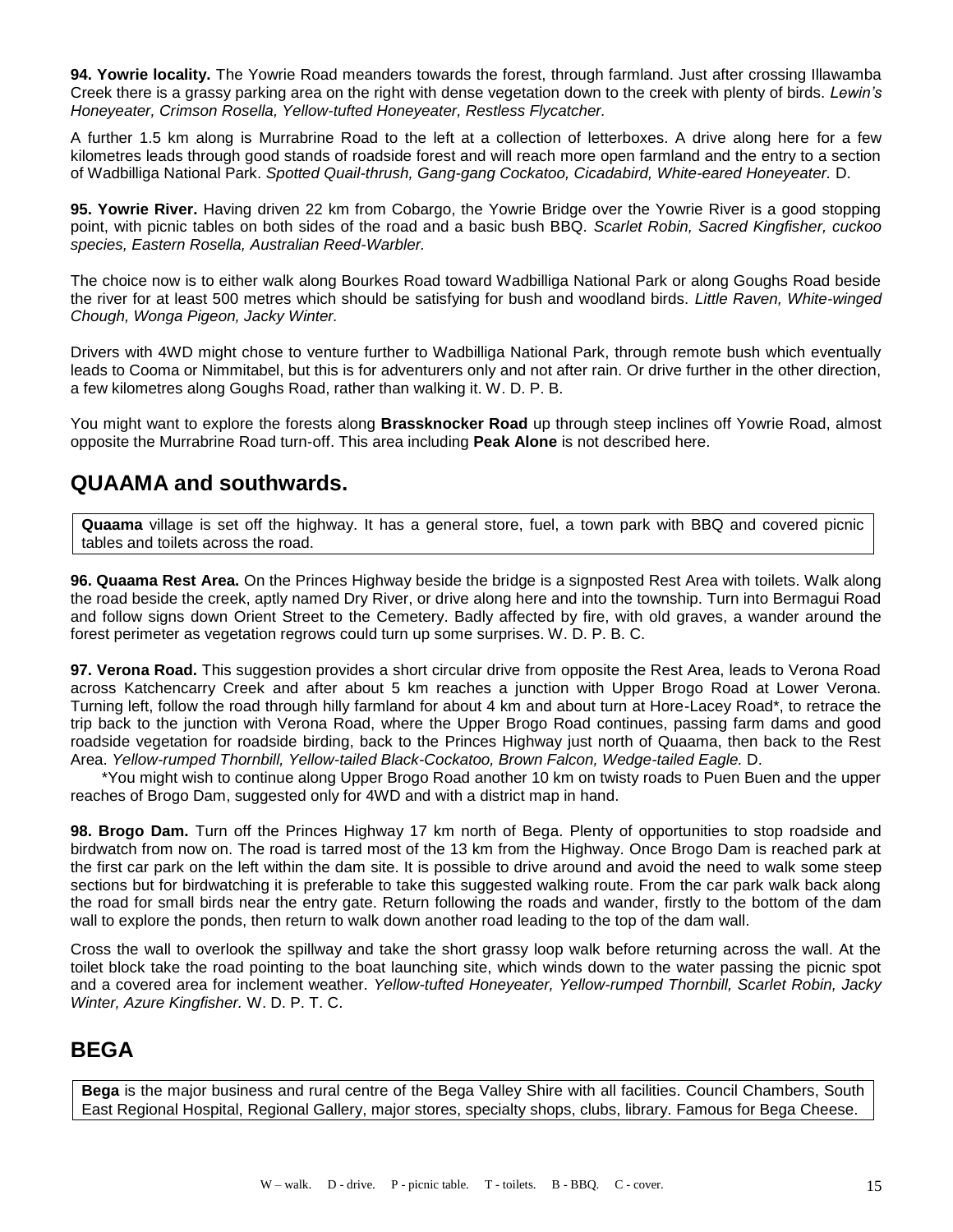**99. Bega Lookout.** Three km north of Bega is a lookout overlooking the rapidly expanding town. A covered table might provide a welcome stopping spot and the surrounding trees are good for small species such as *Yellow Thornbill.* P. C*.*

**100. Bega Cheese Heritage Centre.** The building houses the Visitor Information Centre, full of good advice and pamphlets, with a food outlet and cheese tasting, a gallery and historic artefacts. Displays portray the long history of dairying in the Bega Valley. Fuel from the outlet on the road leading in is available to the public.

Behind the factory are ponds accessed by turning left just before reaching the Centre. *Pink-eared Ducks*. Below the picnic area there is the river bed which is a good birdwatching spot. *Yellow-rumped Thornbill, European Goldfinch, Yellow Thornbill, raptors*. W. D. T. P. B. C.

**101. Kisses Lagoon.** A covered visitor picnic area is at the town end of the lagoon. Right beside the highway it is home to mainly *Eurasian Coot* and *Purple Swamphen. Australasian Darter* and *cormorants* utilize the trees on the edge, as do *Golden Whistlers* and *Silvereye*. Recently revegetated after severe flooding and slowly developing. W. P. C.

**102. Bega River Walk**. Wide walking tracks weave through, but mainly around the edges of Bega and any section of them is good for birding. One leads along the river below and parallel to the main street, with shady trees, parking and picnic tables and access into the river bed, or around the former racecourse and out towards the golf course at **Tarraganda** beside farmland **or** take the playing field and Kisses Lagoon concreted track, leading towards the Bega River bridge. *Dollarbird, Rufous Whistler, Yellow Thornbill*. W.

**103. Glebe Park** has a large sheltered lagoon with a vegetated island and lily pads hiding waterbirds. It is surrounded by grass and established trees. *Noisy Friarbird, Striated Pardalote, Yellow-rumped Thornbill.* There is one covered picnic table plus other uncovered tables overlooking different parts of the lagoon.

Taking care along the road, it is possible to walk around the entire lagoon. Large willows at times host Grey-headed Flying Foxes and provide for nesting *Eastern Great Egret* and *Royal Spoonbill*. The island is a roost site for many birds including *Australasian Darter*. In May 2008 a *Pied Heron* visited this site where it remained for 3½ weeks.

Across the busy road where the overflow is piped are swampy areas worth a look. *Cattle Egret, Black Swan* and various ducks including *Pink-eared Duck,* and *Intermediate Egret*. *White-headed Pigeons* shelter in the trees beside the road. W. P. C.

**104. Reedy Swamp Road.** Find Tarraganda Rd, leading from Bega outskirts to the Bega Country Club to the Bega Golf Course (follow signs between the town and Glebe Park). Roadside birding along here for about  $5 - 6$  kms through farms and forest then return to Tarraganda Rd. *Tree* and *Fairy Martin, Dollarbird, Golden Whistler, Striated Pardalote.* D.

**105. Biamanga Cultural Centre/ Mumbulla Creek Falls.** Tarraganda Rd beyond the Bega Country Club becomes Dr George Mountain Rd. Continue on this for 7 km, turn left onto Mumbulla Creek Rd and proceed for 11 km, following signs to Biamanga Cultural Centre picnic area with BBQs, tables, toilets and tame *Eastern Yellow Robins*. A short, elevated walkway leads to a platform overlooking the falls. *Lewin's Honeyeater, Silvereye*, *Crescent Honeyeater, Spotted Pardalote, Glossy Black-Cockatoo.* W. P. T. B. This site is also accessed from Tanja. This park was handed back to the traditional Aboriginal owners in 2006 and leased back to the government. Download a map of the Biamanga Cultural Area from this link for access details. <http://www.sapphirecoast.com.au/point-of-interest/mumbulla-creek-falls/>

## **WOLUMLA**

**Wolumla** is a small rural village just off the Princes Highway centred between Bega, Merimbula and Candelo, with steady through traffic from those towns. There is a basic store/PO and a country pub.

**106. Wolumla Recreation Ground.** On the Princes Highway right opposite the entry to Wolumla is the Wolumla Recreation Ground. This site caters for many sports including horse riding. Just beyond the Sewage Treatment Works' fenced area is the best spot to park, and the woodland here is good for birds. There appear to be pressures on this ground from the many sporting groups using it and habitat could alter. *Rufous Songlark, White-winged Triller, Jacky Winter, Scarlet Robin, Mistletoebird, Sacred Kingfisher.* Tracks lead up the hill through denser vegetation. Around and below the playing field offers different vegetation with a large dam which can be viewed, although it is in the adjoining property. W. P. C.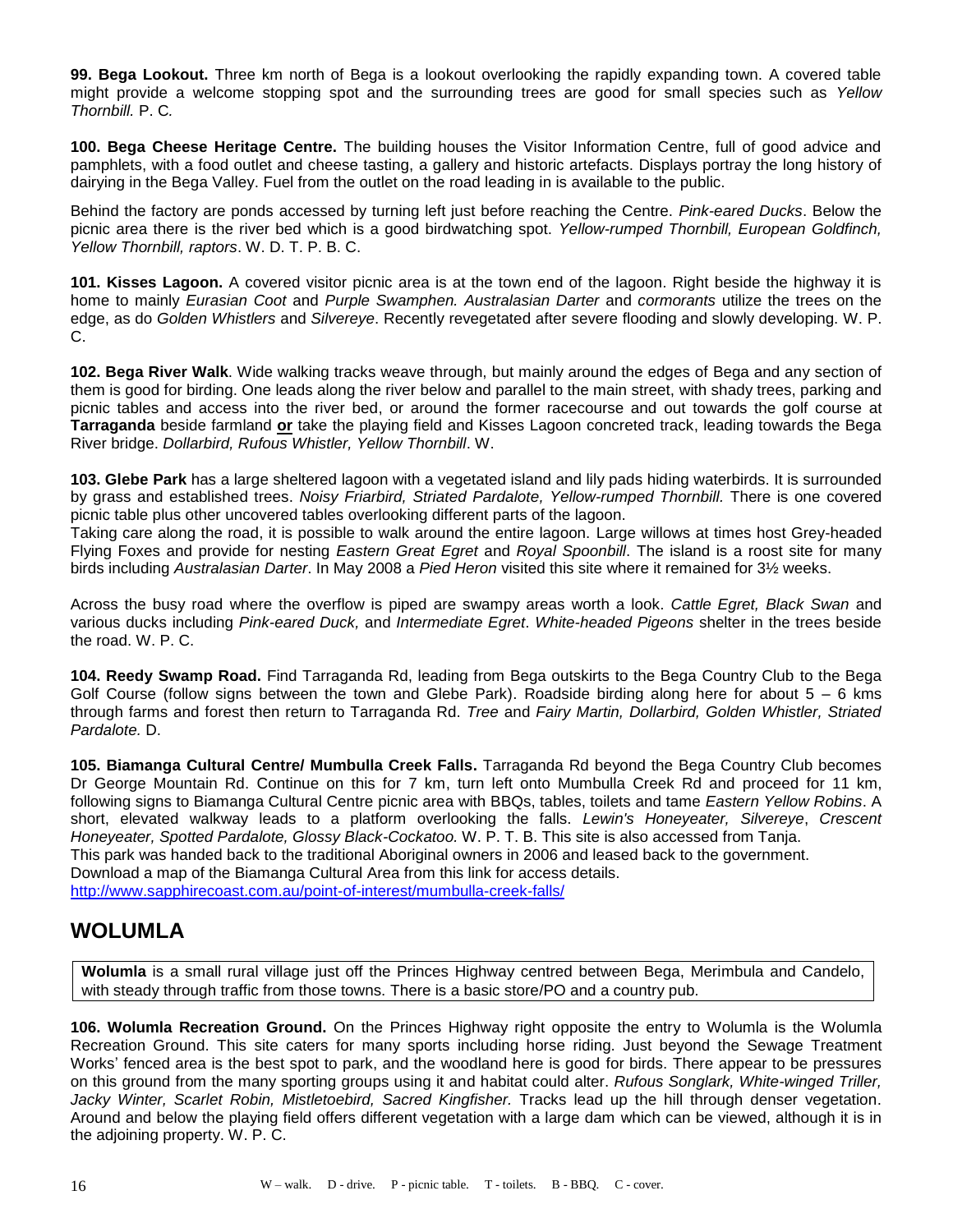**107. Old Soldiers Road Circuit.** This is a short 8 km drive around typical farmland at Wolumla.

From the Wolumla Village follow the Candelo Road for 3 km and turn left into Old Soldiers Road. The road meanders past and through farms via a shaded pond with a seasonal creek and adequate parking to pause; listen and look for birds. Continue on until reaching Sth Wolumla Road, turn left which returns you to the Candelo Road and back to Wolumla (and lunch at the Pub) or right which leads to Myrtle Mountain Road and then either Wyndham or Candelo. *Striated Pardalote, Tree Martin, Eastern Rosella, Channel-billed Cuckoo.* D.

# **CANDELO**

**Candelo** is a historic village with food stores, country pub, pool, petrol, toilets. A huge Market Day is held on the 1<sup>st</sup> Sunday of each month. Five exit roads radiate from Candelo to Merimbula, Bega, Wyndham, Bombala and Bemboka.

Checking the district or town map there are several roads e.g. **Towridgee Lane**, **Kameruka Lane**, **Wyndham Lane**, forming part of the web of roads leading to and from Candelo which are interesting to explore and provide quicker access to other destinations of choice. Add **Tantawangalo Mountain Rd, Tarlingtons Lane, Slaters Lane, Kemps Lane** to the exploratory list to cover typical farm habitats.

**108. Candelo to Six Mile Creek.** This route includes farmland, dams, creeks and views, heading towards the mountains. From the park at Candelo cross the bridge and turn left (Myrtle Mountain Road) then right into Tantawangalo Mountain Road, pointing to Bombala. The tar soon runs out and the road continues winding through open farmland, good for raptors and unexpected roadside birds. Along a flat section, a large dam on the right is good for a stop with a walk up and down the road both ways. *Australasian Shoveler, Black-fronted Dotterel, Australasian and Hoary-headed Grebe, Striated Pardalote, Australasian Pipit, European Goldfinch.*

Continue on the road, passing Tarlingtons Lane (or take a loop down Tarlingtons Lane, turning left into Slaters Lane and back to the mountain road. Swing left (sign to Bombala) with big hills on the right as the road proceeds up the valley. All along here are pockets of bush where you could stop and birdwatch along the road.

Pass the junction with Tantawangalo Lane and go a further 100 metres to a small unmarked bushy council reserve with a picnic table on the right. The creek is 50 metres within this reserve and there are tracks both ways through the narrow string of bush above the creek edge, well worth a prowl. *Common Bronzewing, Shining Bronze-Cuckoo, White-winged Chough.*

**109. Six Mile Creek, South East Forests National Park** is a further 10 km up Tantawangalo Mountain Road and links with the Mt Darragh Road just east of Cathcart. The road surface can vary as it winds upwards on the mountain road through pretty scenery. The Six Mile Creek reserve has easy walks on both sides of the road either along the creek or to a viewing platform with tall eucalypts and ferny undergrowth and a good spot for birds. *Red-browed Treecreeper, Crescent Honeyeater, Fan-tailed Cuckoo, Bassian Thrush.* En route the road should have *Superb Lyrebird* and *Spotted Quail-thrush.* W. P. T. C. Tantawangalo Mountain Road eventually links with Mt Darragh Rd east of Cathcart and turning left will get you to **Wyndham.**

**110. Myrtle Mountain, South East Forests National Park**. From Candelo travel on Myrtle Mountain Road towards Wyndham through the locality of Yurammie. Along the first section watch out for *Tree Martin, Brown Falcon* and *Eastern Rosella*. The road then leaves the farm area and climbs through forest. After 10 km turn into Myrtle Mountain Picnic Area and follow the track through tall trees and ferns to the lookout. Walk back along the track almost to the entry where a track leads off to wind down below the picnic area. *Wedge-tailed Eagle,* Grey *Shrike-thrush, Redbrowed Treecreeper, Spotted Pardalote.* W. P. T. C. Continue along the road to reach **Wyndham.**

## **WYNDHAM**

Between Bombala and the coast, **Wyndham** is the hub for a scattered population within the valley. General Store, petrol, picnic tables overlooking Jinjera Rock, toilets beside the Hall and a covered rotunda and table in the park opposite the school.

**111. Bird Route No 3.** This is a 42 km round trip through open farmland and woodland with a backdrop of purple mountains. A self-drive guide with a list of birds likely to be seen is available as a download from [www.fscb.org.au](http://www.fscb.org.au/)